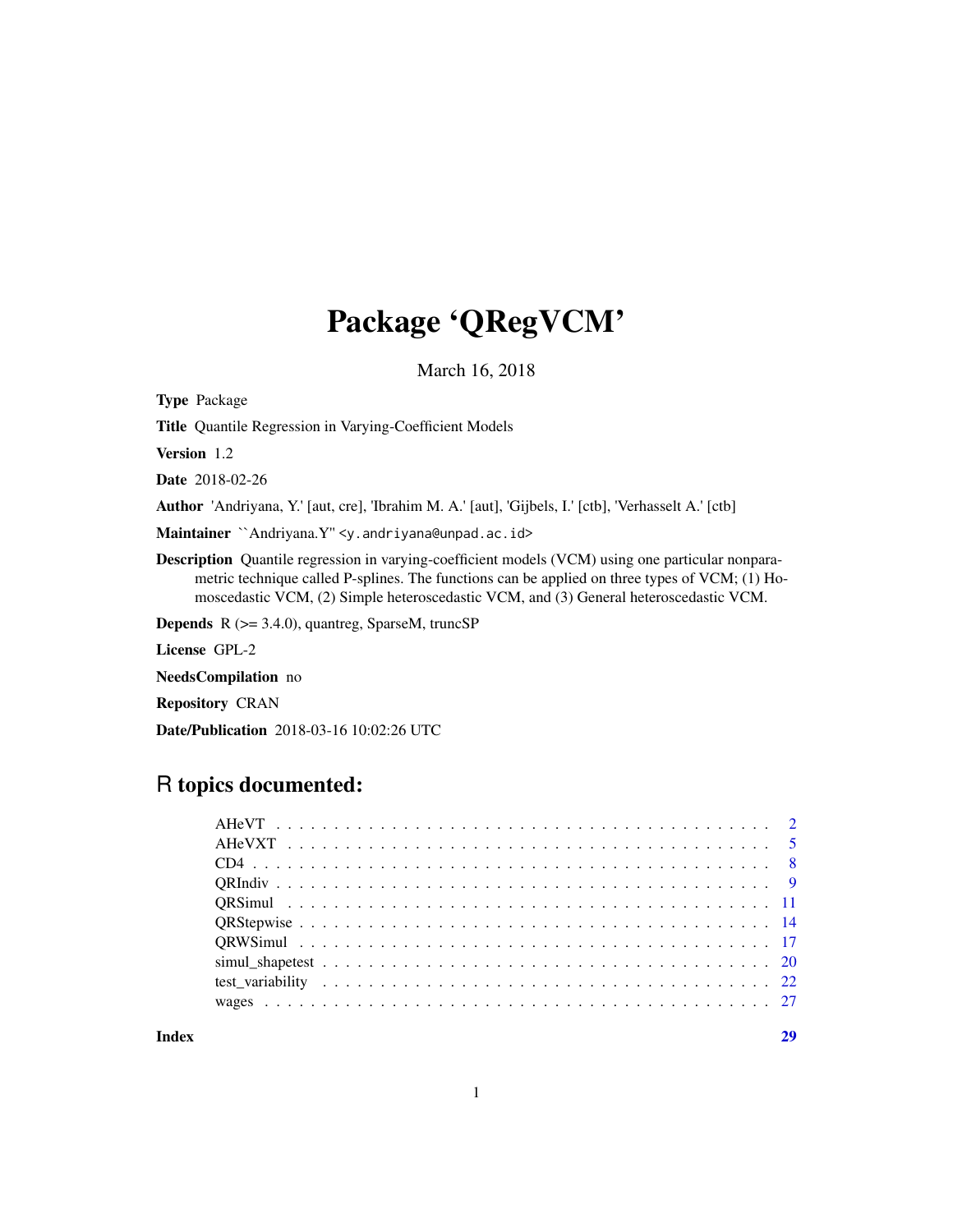## <span id="page-1-0"></span>Description

The adapted He (1997) approach considering a simple hetersocedastic varying-coefficient model,  $V(t)$ .

$$
Y(t) = \sum_{k=0}^{p} \beta_k(t) X^{(k)}(t) + V(t)\varepsilon(t)
$$

## Usage

.

AHeVT(VecX, times, subj, X, y, d, tau, kn, degree, lambda, gam)

## Arguments

| VecX   | The representative values for each covariate used to estimate the desired condi-<br>tional quantile curves.               |
|--------|---------------------------------------------------------------------------------------------------------------------------|
| times  | The vector of time variable.                                                                                              |
| subj   | The vector of subjects/individuals.                                                                                       |
| X      | The covariate containing 1 as its first component (including intercept in the<br>model)                                   |
| У      | The response vector.                                                                                                      |
| d      | The order of differencing operator for each covariate.                                                                    |
| tau    | The quantiles of interest.                                                                                                |
| kn     | The number of knots for each covariate.                                                                                   |
| degree | The degree of B-spline basis for each covariate.                                                                          |
| lambda | The grid of smoothing parameter to control the trade of between fidelity and<br>penalty term (use a fine grid of lambda). |
| gam    | The power used in estimating the smooting parameter for each covariate (e.g.<br>gam=1 or gam= $0.5$ ).                    |

## Value

| hat_bt50 | The median coefficients estimators.                               |
|----------|-------------------------------------------------------------------|
| hat_VT   | The variability estimator.                                        |
| C        | The estimators of the tau-th quantile of the estimated residuals. |
| ghat     | The conditional quantile curves estimator.                        |

## Note

Some warning messages are related to the function rq.fit.sfn.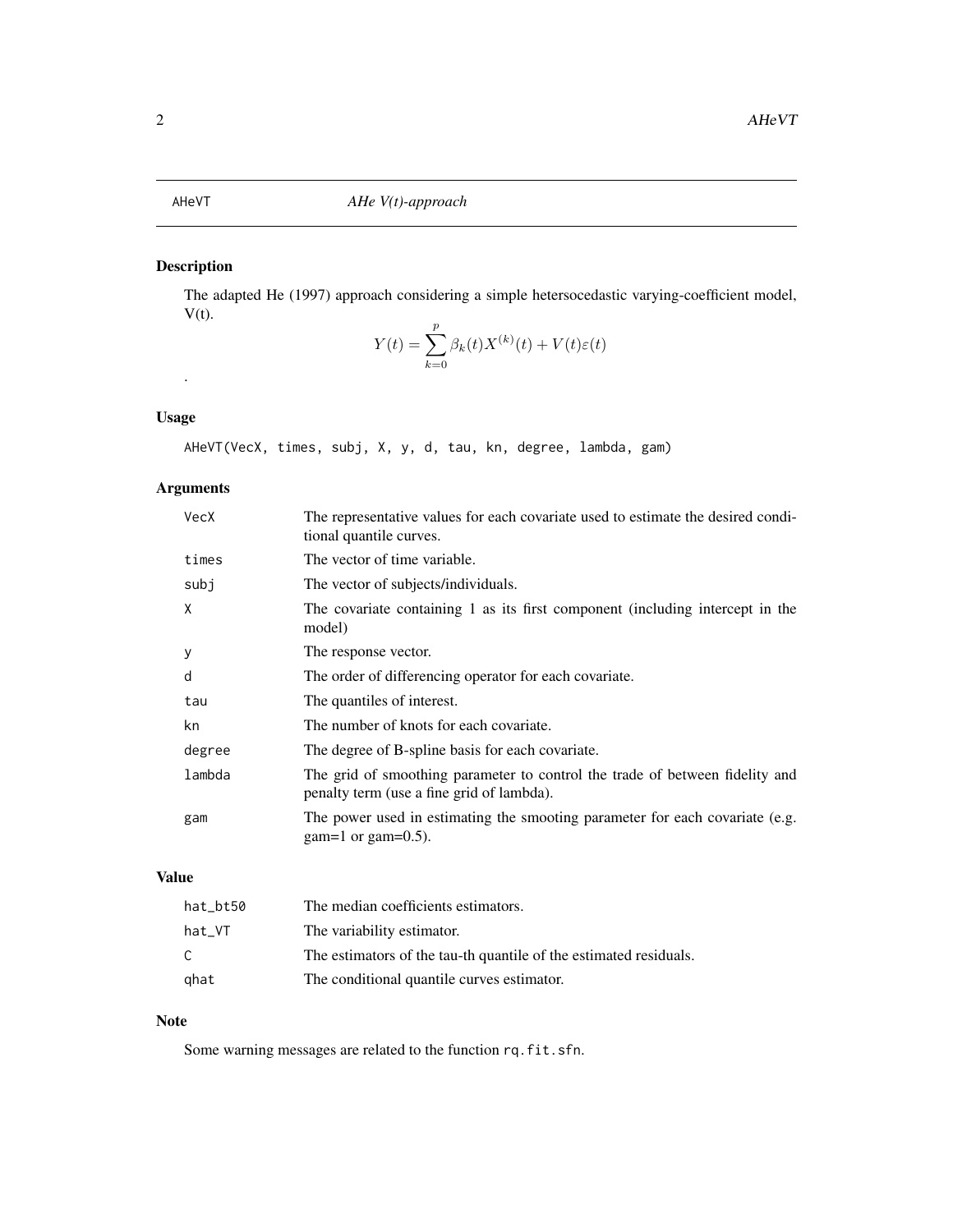#### <span id="page-2-0"></span> $AHeVT$  3

### Author(s)

Yudhie Andriyana

#### References

Andriyana, Y., Gijbels, I., and Verhasselt, A. P-splines quantile regression estimation in varying coefficient models. *Test* 23, 1 (2014a),153–194.

Andriyana, Y., Gijbels, I. and Verhasselt, A. (2014b). Quantile regression in varying coefficient models: non-crossingness and heteroscedasticity. *Manuscript*.

He, X. (1997). Quantile curves without crossing. *The American Statistician*, 51, 186–192.

#### See Also

[rq.fit.sfn](#page-0-0) [as.matrix.csr](#page-0-0) [truncSP](#page-0-0)

#### Examples

```
data(PM10)
```
PM10 = PM10[order(PM10\$day, PM10\$hour, decreasing=FALSE), ]

```
y = PM10$PM10[1:200]
times = PM10$hour[1:200]
subj = PM10$day[1:200]
dim = length(y)x0 = rep(1,200)x1 = PM10$cars[1:200]
x2 = PM10$wind.speed[1:200]
X = \text{cbind}(x\emptyset, x1, x2)VecX = c(1, max(x1), max(x2))##########################
#### Input parameters ####
##########################
kn = c(10, 10, 10)degree = c(3, 3, 3)taus = seq(0.1, 0.9, 0.1)lambda = c(1, 1.5, 2)d = c(1, 1, 1)gam = 1/2
##########################
AHe = AHeVT(VecX=VecX, times=times, subj=subj, X=X, y=y, d=d, tau=taus,
      kn=kn, degree=degree, lambda=lambdas, gam=gam)
hat_bt50 = AHe$hat_bt50
hat_VT = AHe$hat_Vt
C = AHe$C
```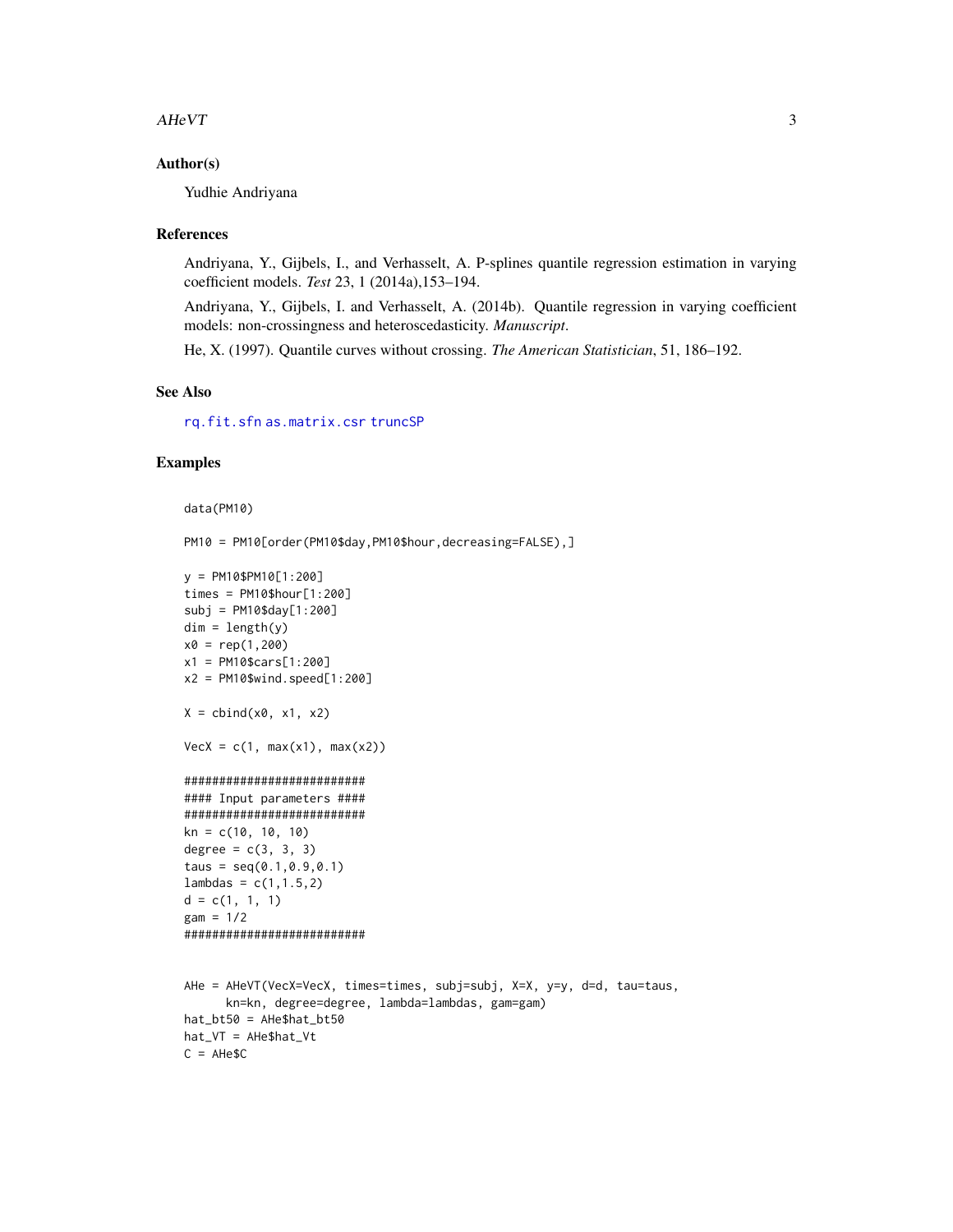```
qhat = AHe$qhat
qhat1 = qhat[,1]qhat2 = qhat[, 2]qhat3 = qhat[, 3]qhat4 = qhat[, 4]qhat5 = qhat[, 5]qhat6 = qhat[, 6]qhat7 = qhat[, 7]qhat8 = qhat[, 8]qhat9 = qhat[, 9]hat_bto0 = hat_btt50[seq(1,dim)]hat_bt1 = hat_bt50[seq((dim+1),(2*dim))]
hat_bt2 = hat_btt50[seq((2*dim+1), (3*dim))]i = order(times, hat_VT, qhat1, qhat2, qhat3, qhat4, qhat5, qhat6, qhat7,
    qhat8, qhat9, hat_bt0, hat_bt1, hat_bt2);
times = times[i]; hat_VT=hat_VT[i]; qhat1 = qhat1[i]; qhat2=qhat2[i];
qhat3=qhat3[i]; qhat4=qhat4[i]; qhat5=qhat5[i]; qhat6=qhat6[i];
qhat7=qhat7[i]; qhat8=qhat8[i]; qhat9=qhat9[i];
hat_bt0=hat_bt0[i]; hat_bt1=hat_bt1[i]; hat_bt2=hat_bt2[i];
### Plot coefficients
plot(hat_bt0~times, lwd=2, type="l", xlab="hour", ylab="baseline PM10");
plot(hat_bt1~times, lwd=2, type="l", xlab="hour",
    ylab="coefficient of cars");
plot(hat_bt2~times, lwd=2, type="l", xlab="hour",
   ylab="coefficient of wind");
### Plot variability V(t)
plot(hat_VT~times, ylim=c(min(hat_VT), max(hat_VT)), xlab="hour",
    ylab="", type="l", lwd=2);
mtext(expression(hat(V)(t)), side=2, cex=1, line=3)
### Plot conditional quantiles estimators
ylim = c(-4, 6)plot(qhat1~times, col="magenta", cex=0.2, lty=5, lwd=2, type="l",
    ylim=ylim, xlab="hour", ylab="PM10");
lines(qhat2~times, col="aquamarine4", cex=0.2, lty=4, lwd=2);
lines(qhat3~times, col="blue", cex=0.2, lty=3, lwd=3);
lines(qhat4~times, col="brown", cex=0.2, lty=2, lwd=2);
lines(qhat5~times, col="black", cex=0.2, lty=1, lwd=2);
lines(qhat6~times, col="orange", cex=0.2, lty=2, lwd=2)
lines(qhat7~times, col="darkcyan", cex=0.2, lty=3, lwd=3);
lines(qhat8~times, col="green", cex=0.2, lty=4, lwd=2);
lines(qhat9~times, col="red", cex=0.2, lty=5, lwd=3)
```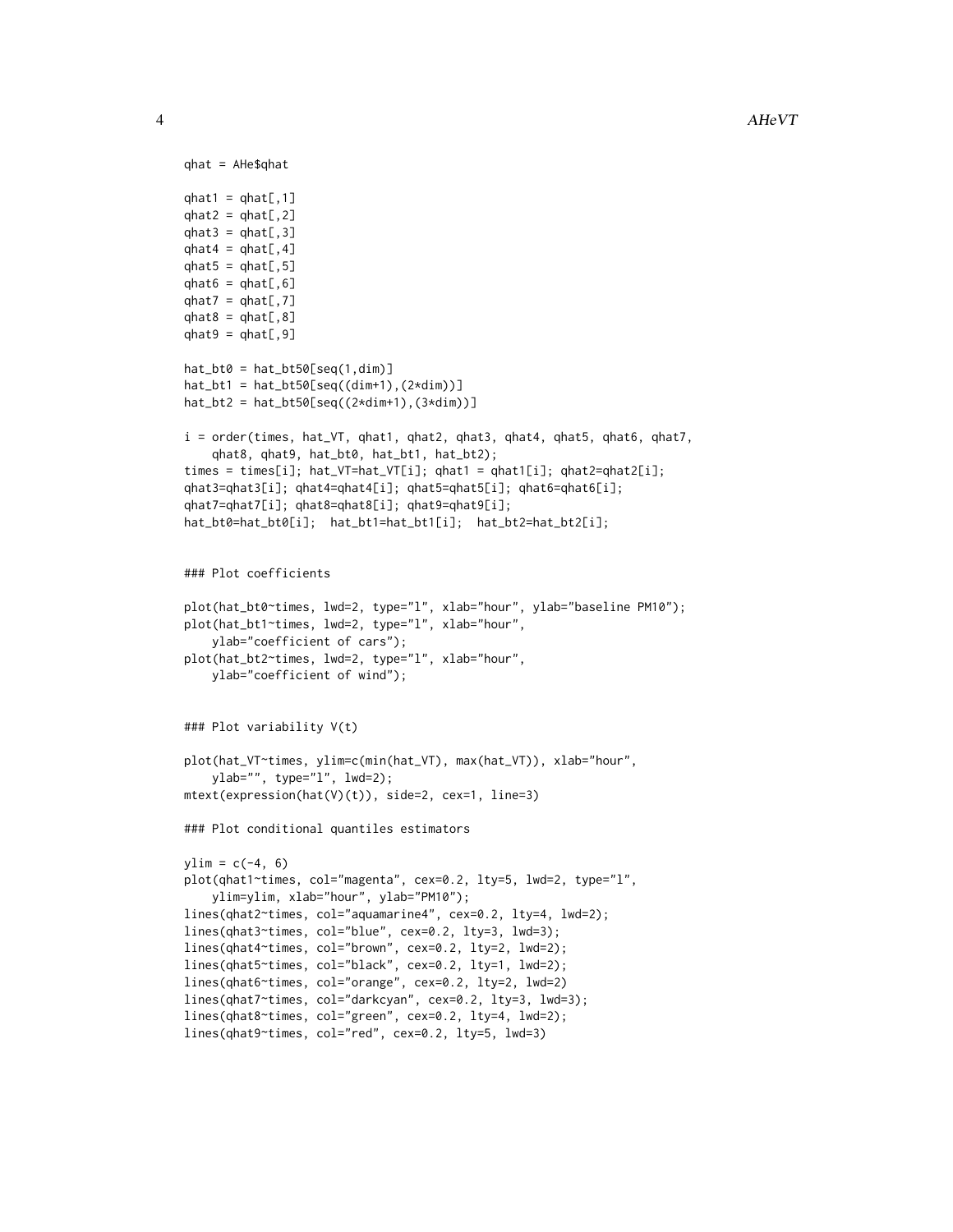#### <span id="page-4-0"></span> $AHeVXT$  5

```
legend("bottom", c(expression(tau==0.9), expression(tau==0.8),
   expression(tau==0.7), expression(tau==0.6), expression(tau==0.5),
   expression(tau==0.4), expression(tau==0.3), expression(tau==0.2),
   expression(tau==0.1)), ncol=1, col=c("red","green","darkcyan",
    "orange","black","brown","blue","aquamarine4","magenta"),
   lwd=c(2,2,3,2,2,2,3,2,2), lty=c(5,4,3,2,1,2,3,4,5))
```
## AHeVXT *AHe V(X(t),t)-approach*

## Description

The adapted He (1997) approach considering a general hetersocedastic varying-coefficient model,  $V(X(t),t)$ .

$$
Y(t) = \sum_{k=0}^{p} \beta_k(t) X^{(k)}(t) + V(X(t), t)\varepsilon(t)
$$

where

$$
V(X(t),t) = \sum_{k=0}^{p} \gamma_k(t) X^{(k)}(t)
$$

#### Usage

.

AHeVXT(VecX, times, subj, X, y, d, tau, kn, degree, lambda, gam)

#### Arguments

| VecX   | The representative values for each covariate used to estimate the desired condi-<br>tional quantile curves.                    |
|--------|--------------------------------------------------------------------------------------------------------------------------------|
| times  | The vector of the time variable.                                                                                               |
| subj   | The vector of subjects/individuals.                                                                                            |
| X      | The covariate matrix containing 1 as its first column (including intercept in the<br>model).                                   |
| У      | The response vector.                                                                                                           |
| d      | The order of the differencing operator for each covariate.                                                                     |
| tau    | The quantiles of interest.                                                                                                     |
| kn     | The number of knots for each covariate.                                                                                        |
| degree | The degree of the B-spline basis function for each covariate.                                                                  |
| lambda | The grid for the smoothing parameter to control the trade of between fidelity and<br>penalty term (use a fine grid of lambda). |
| gam    | The power used in estimating the smooting parameter for each covariate (e.g.<br>$gam=1$ or gam=0.5).                           |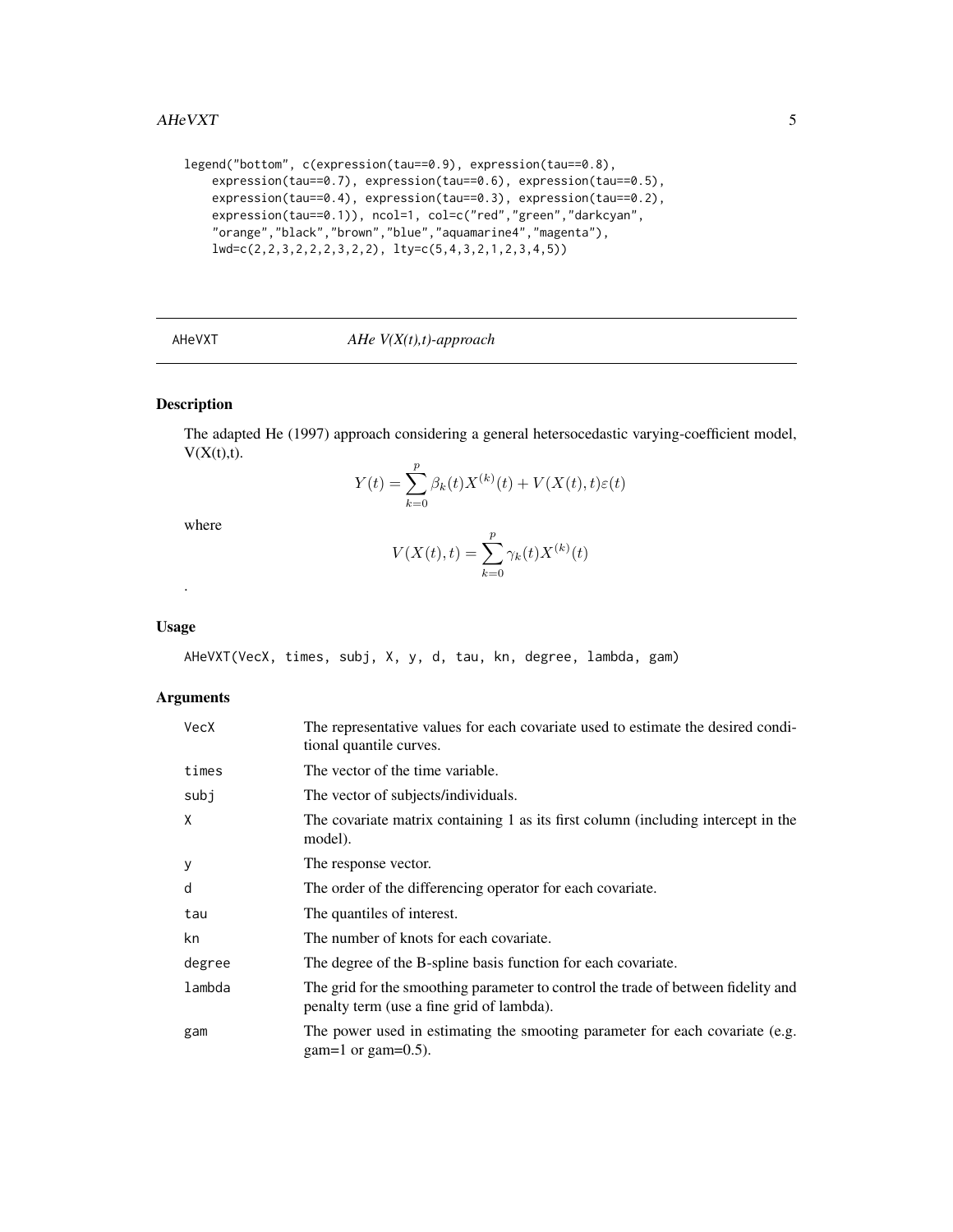#### <span id="page-5-0"></span>Value

| hat_bt50 | The median coefficients estimators.                                           |
|----------|-------------------------------------------------------------------------------|
| hat_gt50 | The median coefficients estimators for the variability function $V(X(t),t)$ . |
| hat_VXT  | The variability estimator.                                                    |
| C        | The estimators of the tau-th quantile of the estimated residuals.             |
| ghat     | The conditional quantile curves estimator.                                    |

## Note

Some warning messages are related to the function rq.fit.sfn.

## Author(s)

Yudhie Andriyana

## References

Andriyana, Y., Gijbels, I., and Verhasselt, A. P-splines quantile regression estimation in varying coefficient models. *Test* 23, 1 (2014a),153–194.

Andriyana, Y., Gijbels, I. and Verhasselt, A. (2014b). Quantile regression in varying coefficient models: non-crossingness and heteroscedasticity. *Manuscript*.

He, X. (1997). Quantile curves without crossing. *The American Statistician*, 51, 186–192.

## See Also

[rq.fit.sfn](#page-0-0) [as.matrix.csr](#page-0-0) [truncSP](#page-0-0)

## Examples

```
data(PM10)
```
PM10 = PM10[order(PM10\$day,PM10\$hour,decreasing=FALSE),]

```
y = PM10$PM10[1:200]
times = PM10$hour[1:200]
subj = PM10$day[1:200]
dim = length(y)x0 = rep(1,200)x1 = PM10$cars[1:200]
x2 = PM10$wind.speed[1:200]
X = \text{cbind}(x0, x1, x2)VecX = c(1, max(x1), max(x2))##########################
#### Input parameters ####
##########################
```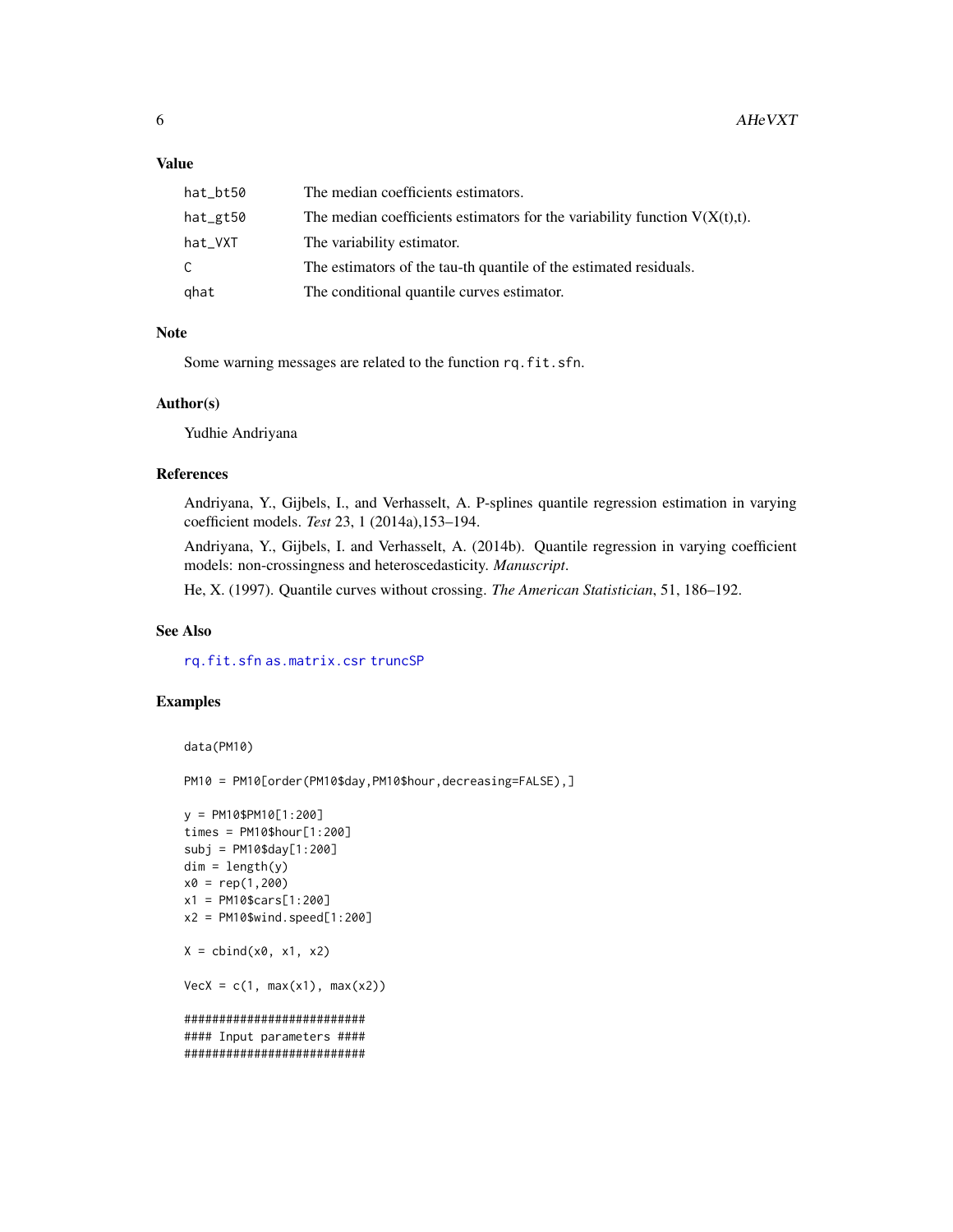#### $A$ HeVXT  $\overline{7}$

```
kn = c(10, 10, 10)degree = c(3, 3, 3)taus = seq(0.1, 0.9, 0.1)lambdas = c(1, 1.5, 2)d = c(1, 1, 1)gam = 1/2##########################
AHe = AHeVXT(VecX=VecX, times=times, subj=subj, X=X, y=y, d=d,
      tau=taus, kn=kn, degree=degree, lambda=lambdas, gam=gam)
hat_bt50 = AHe$hat_bt50
hat_gt50 = AHe$hat_gt50
hat_VXT = AHe$hat_VXT
C = AHe$Cqhat = AHe$qhat
qhat1 = qhat[,1]qhat2 = qhat[, 2]qhat3 = qhat[, 3]qhat4 = qhat[, 4]qhat5 = qhat[, 5]qhat6 = qhat[, 6]qhat7 = qhat[, 7]qhat8 = qhat[, 8]qhat9 = qhat[, 9]hat_bto0 = hat_btt50[seq(1,dim)]hat_bt1 = hat_bt50[seq((dim+1), (2*dim))]hat_bt2 = hat_bt50[seq((2*dim+1),(3*dim))]
hat_gt0 = hat_gt50[seq(1,dim)]hat_gt1 = hat_gt50[seq((dim+1), (2*dim))]hat_gt2 = hat_gt50[seq((2*dim+1), (3*dim))]i = order(times, hat_VXT, qhat1, qhat2, qhat3, qhat4, qhat5, qhat6, qhat7,
    qhat8, qhat9,
hat_bt0, hat_bt1, hat_bt2, hat_gt0, hat_gt1, hat_gt2);
times = times[i]; hat_VXT=hat_VXT[i]; qhat1 = qhat1[i]; qhat2=qhat2[i];
qhat3=qhat3[i]; qhat4=qhat4[i]; qhat5=qhat5[i]; qhat6=qhat6[i];
qhat7=qhat7[i]; qhat8=qhat8[i]; qhat9=qhat9[i];
hat_bt0=hat_bt0[i]; hat_bt1=hat_bt1[i]; hat_bt2=hat_bt2[i];
hat_gt0=hat_gt0[i]; hat_gt1=hat_gt1[i]; hat_gt2=hat_gt2[i];
### Plot coefficients
plot(hat_bt0~times, lwd=2, type="l", xlab="hour", ylab="baseline PM10");
plot(hat_bt1~times, lwd=2, type="l", xlab="hour",
    ylab="coefficient of cars");
plot(hat_bt2~times, lwd=2, type="l", xlab="hour",
   ylab="coefficient of wind");
###
```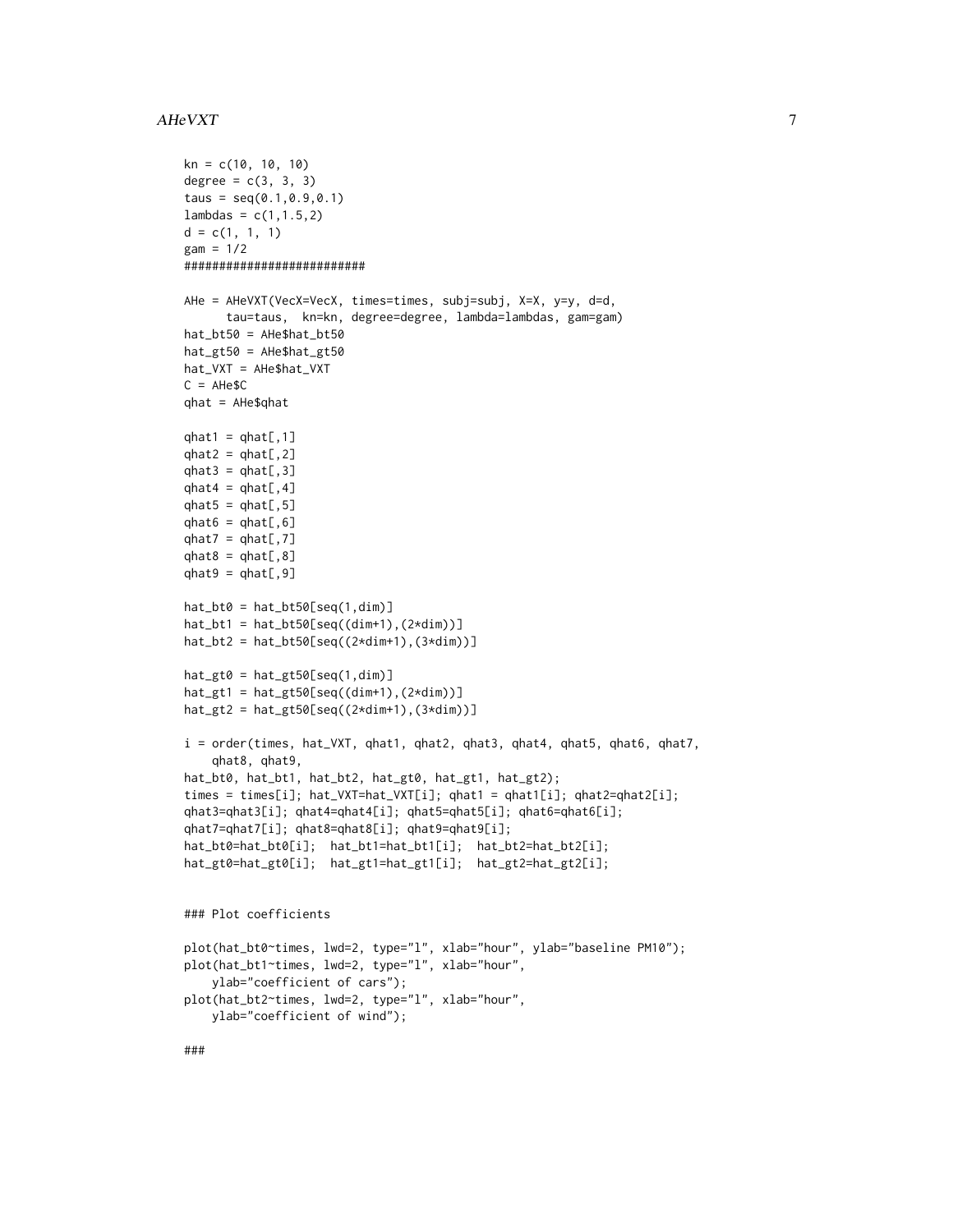```
plot(hat_gt0~times, lwd=2, type="l", xlab="hour", ylab="baseline PM10");
plot(hat_gt1~times, lwd=2, type="l", xlab="hour",
    ylab="coefficient of cars");
plot(hat_gt2~times, lwd=2, type="l", xlab="hour",
   ylab="coefficient of wind");
### Plot variability V(X(t),t)
plot(hat_VXT~times, ylim=c(min(hat_VXT), max(hat_VXT)), xlab="hour", ylab="");
mtext(expression(hat(V)(X(t),t)), side=2, cex=1, line=3)
### Plot conditional quantiles estimators
ylim = range(qhat1, qhat9)
ylim = c(-4, 6)plot(qhat1~times, col="magenta", cex=0.2, lty=5, lwd=2, type="l", ylim=ylim,
    xlab="hour", ylab="PM10");
lines(qhat2~times, col="aquamarine4", cex=0.2, lty=4, lwd=2);
lines(qhat3~times, col="blue", cex=0.2, lty=3, lwd=3);
lines(qhat4~times, col="brown", cex=0.2, lty=2, lwd=2);
lines(qhat5~times, col="black", cex=0.2, lty=1, lwd=2);
lines(qhat6~times, col="orange", cex=0.2, lty=2, lwd=2)
lines(qhat7~times, col="darkcyan", cex=0.2, lty=3, lwd=3);
lines(qhat8~times, col="green", cex=0.2, lty=4, lwd=2);
lines(qhat9~times, col="red", cex=0.2, lty=5, lwd=3)
legend("bottom", c(expression(tau==0.9), expression(tau==0.8),
      expression(tau==0.7), expression(tau==0.6), expression(tau==0.5),
      expression(tau==0.4), expression(tau==0.3), expression(tau==0.2),
      expression(tau==0.1)), ncol=3, col=c("red","green","darkcyan","orange",
      "black","brown","blue","aquamarine4","magenta"), lwd=c(2, 2, 3, 2, 2, 2, 3, 2, 2),
      lty=c(5,4,3,2,1,2,3,4,5))
```
CD4 *The CD4 dataset*

#### Description

This dataset is a subset of the Multicenter AIDS cohort study. The data contain repeated measurements of physical examinations and CD4 percentages of 283 homosexual men who became HIV-positive between year 1984 and 1991.

#### Usage

CD4

<span id="page-7-0"></span>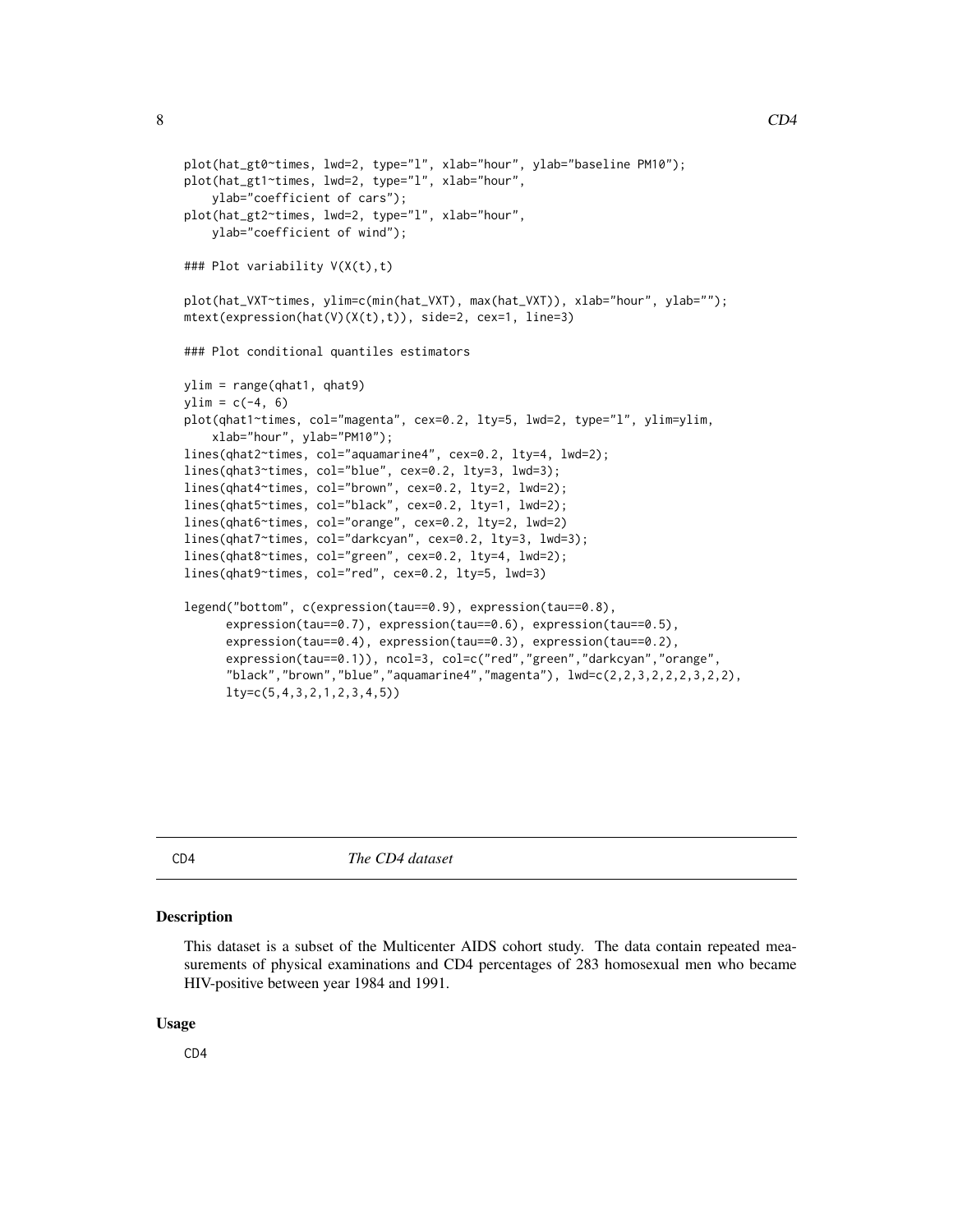#### <span id="page-8-0"></span>QRIndiv 9

## Format

data frame with 6 variables and 1817 observations.

## Details

It contains the following variables:

subj the subject (man) indicator Time the time in years Smooking the smoking status Age age at HIV infection PreCD4 the pre-infection CD4 percentage CD4 the CD4 percentage

QRIndiv *Individual quantile objective function*

## Description

The estimation of conditional quantile curves using individual quantile objective function.

## Usage

```
QRIndiv(VecX, tau, times, subj, X, y, d, kn, degree, lambda, gam)
```
## Arguments

| VecX   | The representative values for each covariate used to estimate the desired condi-<br>tional quantile curves.                    |
|--------|--------------------------------------------------------------------------------------------------------------------------------|
| tau    | The quantiles of interest.                                                                                                     |
| times  | The vector of the time variable.                                                                                               |
| subj   | The vector of subjects/individuals.                                                                                            |
| X      | The covariate matrix containing 1 as its first column (including intercept in the<br>model).                                   |
| У      | The response vector.                                                                                                           |
| d      | The order of the differencing operator for each covariate.                                                                     |
| kn     | The number of knots for each covariate.                                                                                        |
| degree | The degree of the B-spline basis function for each covariate.                                                                  |
| lambda | The grid for the smoothing parameter to control the trade of between fidelity and<br>penalty term (use a fine grid of lambda). |
| gam    | The power used in estimating the smooting parameter for each covariate (e.g.<br>$gam=1$ or gam=0.5).                           |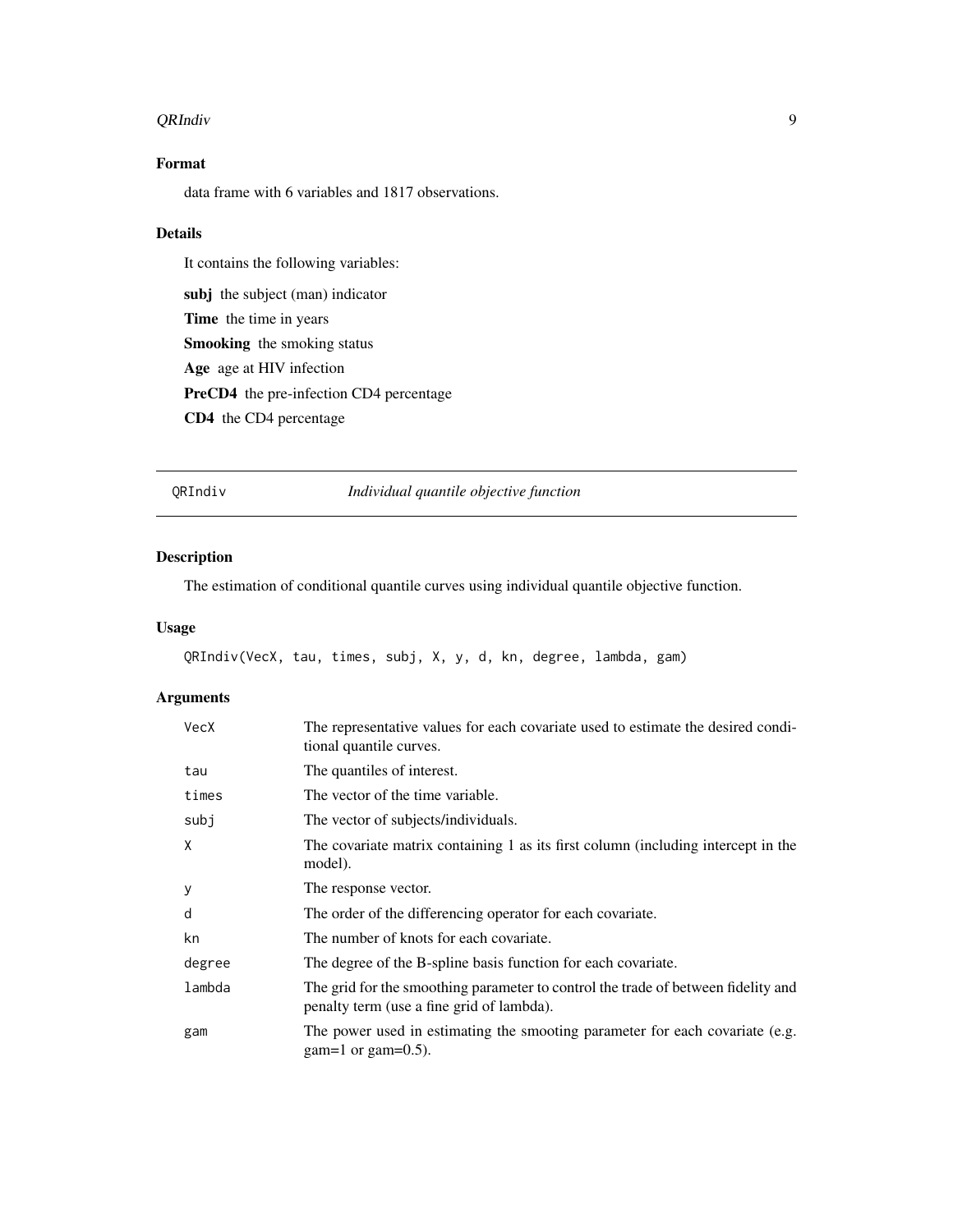<span id="page-9-0"></span>10 QRIndiv

## Value

| alpha  | The estimator of the coefficient vector of the basis B-splines. |
|--------|-----------------------------------------------------------------|
| hat bt | The varying coefficients estimators.                            |
| ghat   | The conditional quantile curves estimator.                      |

### Note

Some warning messages are related to the function rq.fit.sfn.

#### Author(s)

Yudhie Andriyana

#### References

Andriyana, Y., Gijbels, I., and Verhasselt, A. P-splines quantile regression estimation in varying coefficient models. *Test* 23, 1 (2014a),153–194.

## See Also

[rq.fit.sfn](#page-0-0) [as.matrix.csr](#page-0-0) [truncSP](#page-0-0)

## Examples

```
data(PM10)
```
PM10 = PM10[order(PM10\$day, PM10\$hour, decreasing=FALSE), ]

```
y = PM10$PM10[1:200]
times = PM10$hour[1:200]
subj = PM10$day[1:200]
dim = length(y)x0 = rep(1,200)x1 = PM10$cars[1:200]
x2 = PM10$wind.speed[1:200]
X = \text{cbind}(x0, x1, x2)VecX = c(1, max(x1), max(x2))##########################
#### Input parameters ####
##########################
kn = c(10, 10, 10)degree = c(3, 3, 3)taus = seq(0.1, 0.9, 0.1)lambdas = c(1, 1.5, 2)d = c(1, 1, 1)gam = 1/2##########################
```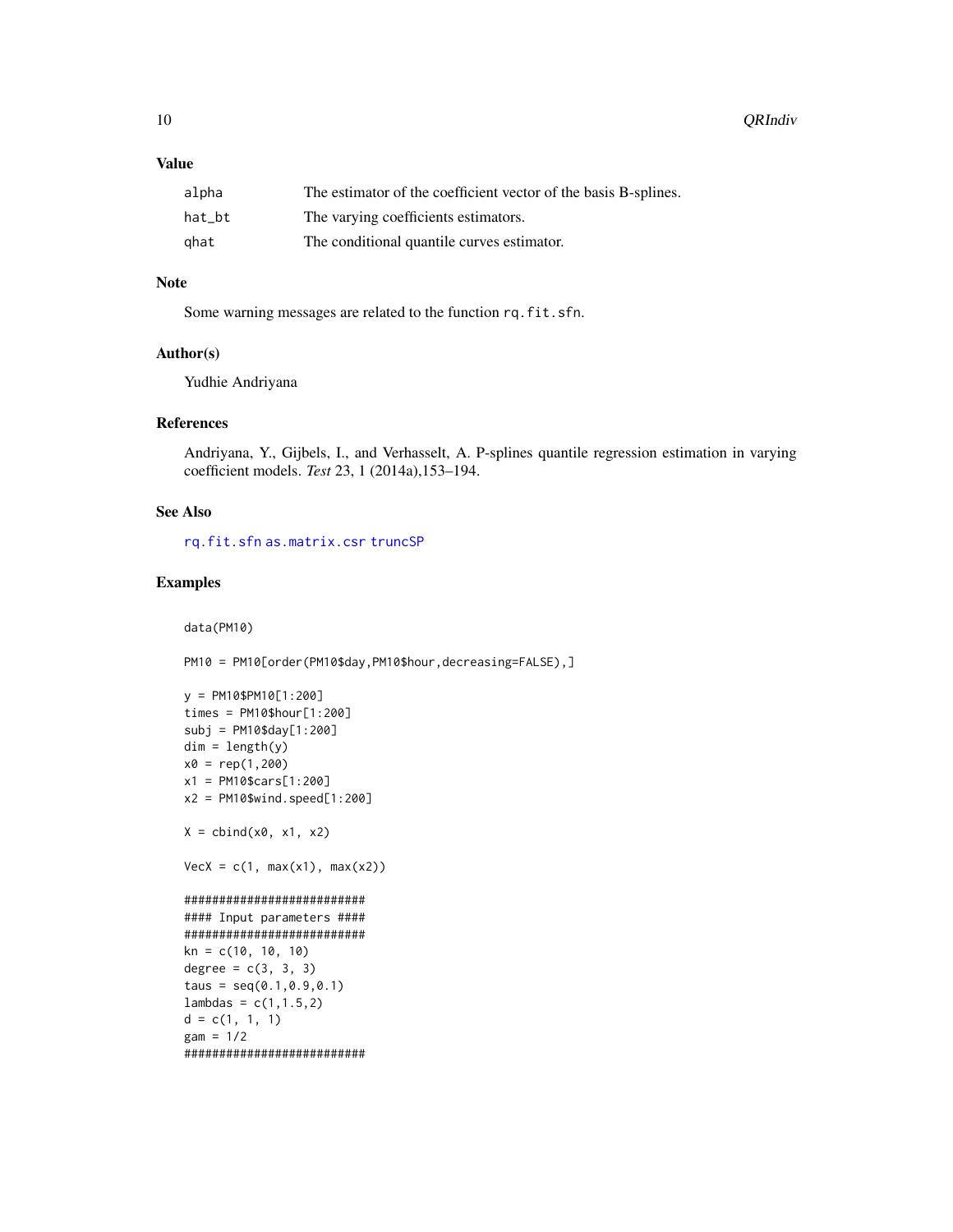#### <span id="page-10-0"></span>QRSimul 11

```
qhat = QRIndiv(VecX=VecX, tau=taus, times=times, subj=subj, X=X,
y=y, d=d, kn=kn, degree=degree, lambda=lambdas, gam=gam)$qhat
qhat1 = qhat[,1]qhat2 = qhat[, 2]qhat3 = qhat[, 3]qhat4 = qhat[, 4]qhat5 = qhat[, 5]qhat6 = qhat[, 6]qhat7 = qhat[, 7]qhat8 = qhat[, 8]qhat9 = qhat[, 9]i = order(times, y, qhat1, qhat2, qhat3, qhat4, qhat5, qhat6, qhat7,
    qhat8, qhat9);
times = times[i]; y = y[i]; qhat1 = qhat1[i]; qhat2=qhat2[i];
qhat3=qhat3[i]; qhat4=qhat4[i]; qhat5=qhat5[i]; qhat6=qhat6[i];
qhat7=qhat7[i]; qhat8=qhat8[i]; qhat9=qhat9[i];
ylim = range(qhat1, qhat9)
plot(qhat1~times, col="magenta", cex=0.2, lty=5, lwd=2, type="l",
    ylim=ylim, xlab="hour", ylab="PM10");
lines(qhat2~times, col="aquamarine4", cex=0.2, lty=4, lwd=2);
lines(qhat3~times, col="blue", cex=0.2, lty=3, lwd=3);
lines(qhat4~times, col="brown", cex=0.2, lty=2, lwd=2);
lines(qhat5~times, col="black", cex=0.2, lty=1, lwd=2);
lines(qhat6~times, col="orange", cex=0.2, lty=2, lwd=2)
lines(qhat7~times, col="darkcyan", cex=0.2, lty=3, lwd=3);
lines(qhat8~times, col="green", cex=0.2, lty=4, lwd=2);
lines(qhat9~times, col="red", cex=0.2, lty=5, lwd=3)
legend("bottom", c(expression(tau==0.9), expression(tau==0.8),
      expression(tau==0.7), expression(tau==0.6), expression(tau==0.5),
      expression(tau==0.4), expression(tau==0.3), expression(tau==0.2),
      expression(tau==0.1)), ncol=1, col=c("red","green","darkcyan",
      "orange","black","brown","blue","aquamarine4","magenta"),
      lwd=c(2,2,3,2,2,2,3,2,2), lty=c(5,4,3,2,1,2,3,4,5))
```
QRSimul *Unweighted simultaneous objective function*

### Description

The etimation of conditional quantile curves using unweighted simultaneous objective function involving non-crossing constraints.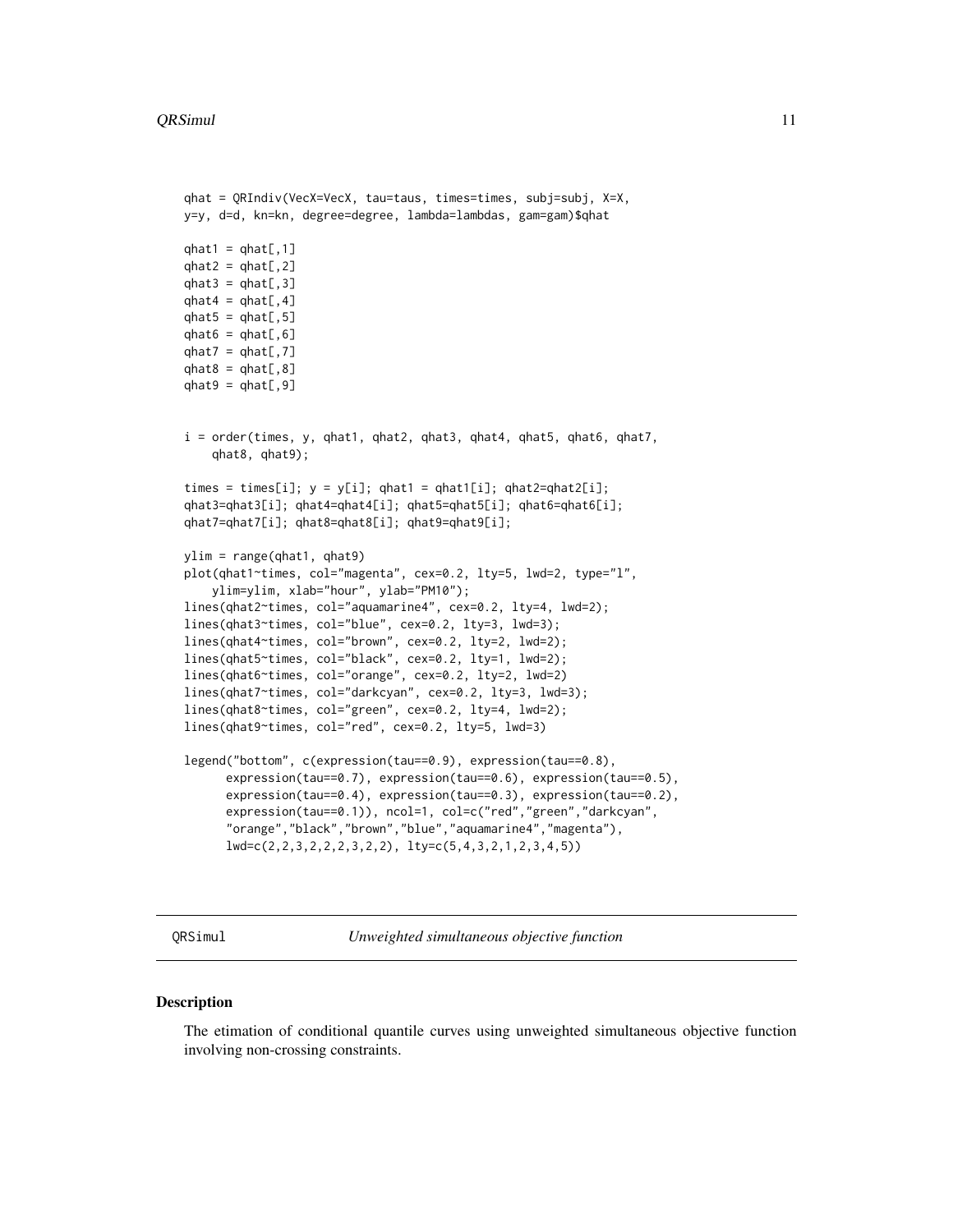## Usage

QRSimul(VecX, tau, times, subj, X, y, d, kn, degree, lambda, gam)

#### Arguments

| VecX   | The representative values for each covariate used to estimate the desired condi-<br>tional quantile curves.                    |
|--------|--------------------------------------------------------------------------------------------------------------------------------|
| tau    | The quantiles of interest.                                                                                                     |
| times  | The vector of the time variable.                                                                                               |
| subj   | The vector of subjects/individuals.                                                                                            |
| X      | The covariate matrix containing 1 as its first column (including intercept in the<br>model).                                   |
| У      | The response vector.                                                                                                           |
| d      | The order of the differencing operator for each covariate.                                                                     |
| kn     | The number of knots for each covariate.                                                                                        |
| degree | The degree of the B-spline basis function for each covariate.                                                                  |
| lambda | The grid for the smoothing parameter to control the trade of between fidelity and<br>penalty term (use a fine grid of lambda). |
| gam    | The power used in estimating the smooting parameter for each covariate (e.g.<br>$gam=1$ or gam=0.5).                           |

## Value

| W       | The weight for each subject corresponding to the length of its repeated measure- |
|---------|----------------------------------------------------------------------------------|
|         | ment.                                                                            |
| alpha   | The estimators of the coefficient vector of the basis B-splines.                 |
| hat_bt0 | The baseline estimators.                                                         |
| hat_btk | The varying coefficient estimators.                                              |
| qhat_h  | The estimators of the $\tau_h$ -th conditional quantile curves.                  |

#### Note

Some warning messages are related to the function rq.fit.sfn.

#### Author(s)

Yudhie Andriyana

## References

Andriyana, Y., Gijbels, I., and Verhasselt, A. P-splines quantile regression estimation in varying coefficient models. *Test* 23, 1 (2014a),153–194.

Andriyana, Y., Gijbels, I. and Verhasselt, A. (2014b). Quantile regression in varying coefficient models: non-crossingness and heteroscedasticity. *Manuscript*.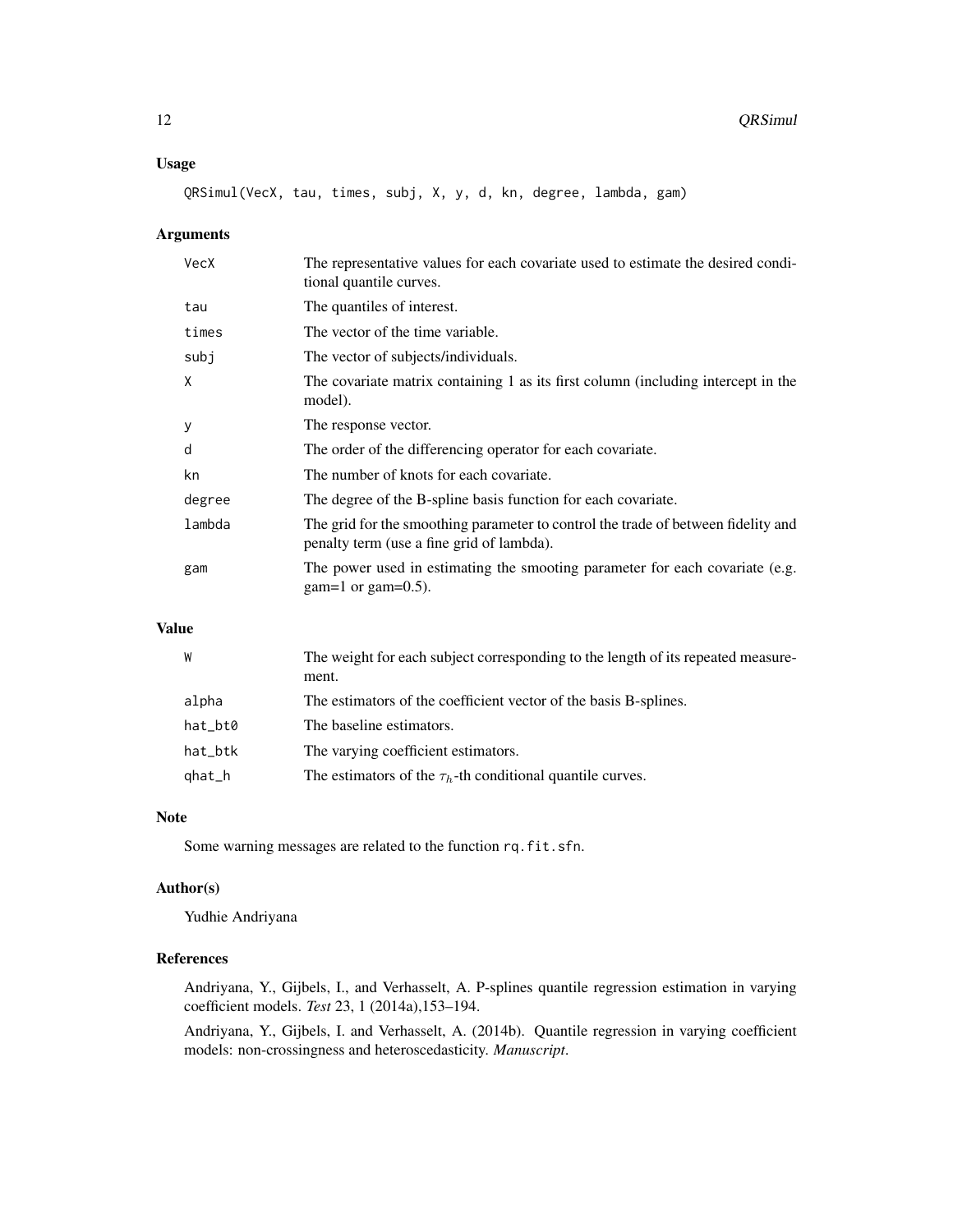#### <span id="page-12-0"></span>QRSimul 13

## See Also

[rq.fit.sfn](#page-0-0) [as.matrix.csr](#page-0-0) [truncSP](#page-0-0)

## Examples

```
data(PM10)
```
 $qhat9 = qhat[, 9]$ 

PM10 = PM10[order(PM10\$day,PM10\$hour,decreasing=FALSE),]

```
y = PM10$PM10[1:200]
times = PM10$hour[1:200]
subj = PM10$day[1:200]
dim = length(y)x0 = rep(1,200)x1 = PM10$cars[1:200]
x2 = PM10$wind.speed[1:200]
X = \text{cbind}(x0, x1, x2)VecX = c(1, max(x1), max(x2))##########################
#### Input parameters ####
##########################
kn = c(10, 10, 10)degree = c(3, 3, 3)taus = seq(0.1, 0.9, 0.1)lambdas = c(1, 1.5, 2)d = c(1, 1, 1)gam = 1##########################
Simul = QRSimul(VecX=VecX, tau=taus, times=times, subj=subj, X=X, y=y,
        d=d, kn=kn, degree=degree, lambda=lambdas, gam=gam)
hat_bt0 = Simul$hat_bt0
hat_btk = Simul$hat_btk
qhat = Simul$qhat
qhat1 = qhat[, 1]qhat2 = qhat[, 2]qhat3 = qhat[, 3]qhat4 = qhat[, 4]qhat5 = qhat[, 5]qhat6 = qhat[, 6]qhat7 = qhat[, 7]qhat8 = qhat[, 8]
```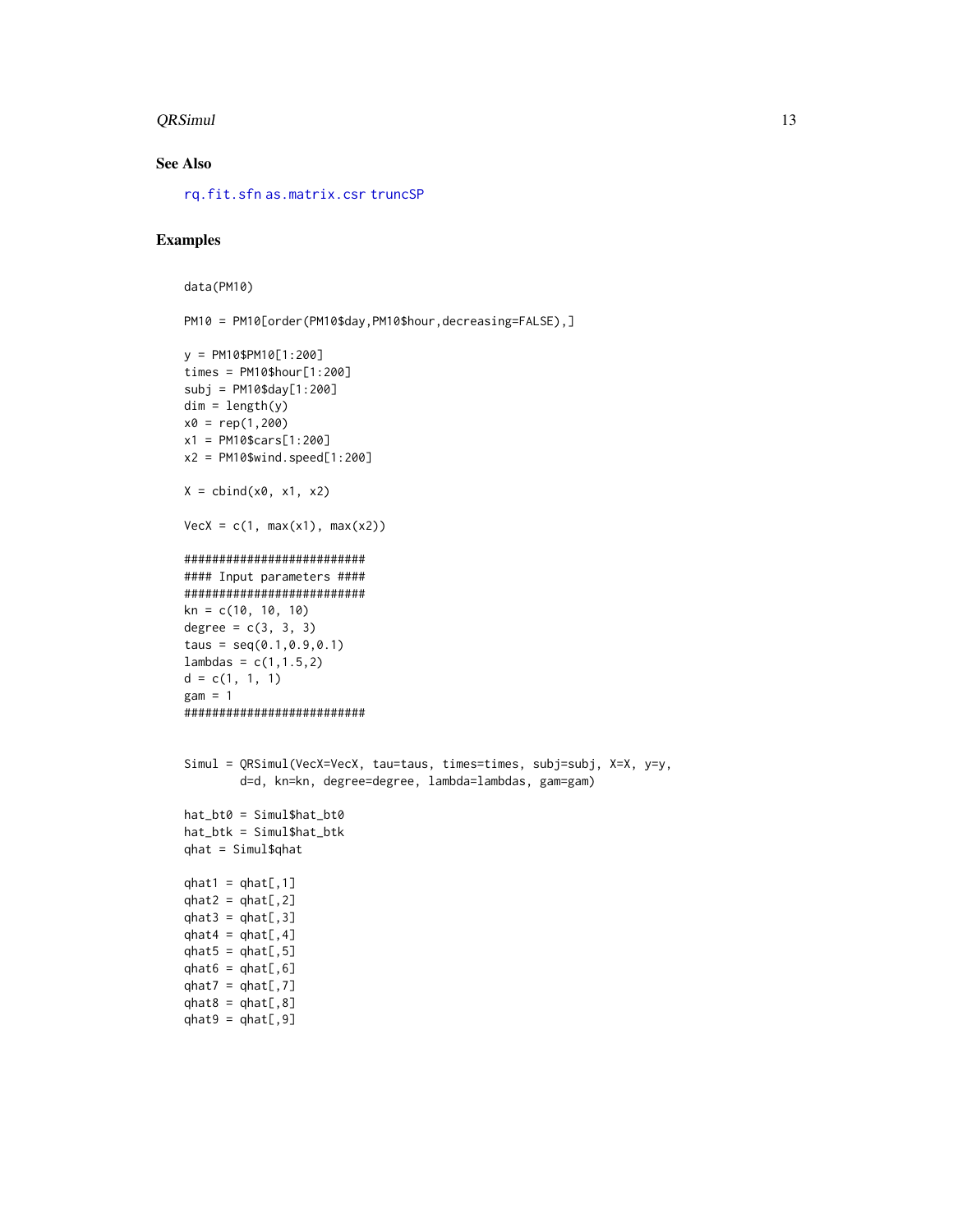```
i = order(times, y, qhat1, qhat2, qhat3, qhat4, qhat5, qhat6, qhat7,
    qhat8, qhat9);
times = times[i]; y = y[i]; qhat1 = qhat1[i]; qhat2=qhat2[i];
qhat3=qhat3[i]; qhat4=qhat4[i]; qhat5=qhat5[i]; qhat6=qhat6[i];
qhat7=qhat7[i]; qhat8=qhat8[i]; qhat9=qhat9[i];
ylim = range(qhat1, qhat9)
ylim = c(-4, 6)plot(qhat1~times, col="magenta", cex=0.2, lty=5, lwd=2, type="l", ylim=ylim,
xlab="hour", ylab="PM10");
lines(qhat2~times, col="aquamarine4", cex=0.2, lty=4, lwd=2);
lines(qhat3~times, col="blue", cex=0.2, lty=3, lwd=3);
lines(qhat4~times, col="brown", cex=0.2, lty=2, lwd=2);
lines(qhat5~times, col="black", cex=0.2, lty=1, lwd=2);
lines(qhat6~times, col="orange", cex=0.2, lty=2, lwd=2)
lines(qhat7~times, col="darkcyan", cex=0.2, lty=3, lwd=3);
lines(qhat8~times, col="green", cex=0.2, lty=4, lwd=2);
lines(qhat9~times, col="red", cex=0.2, lty=5, lwd=3)
legend("bottom", c(expression(tau==0.9), expression(tau==0.8),
    expression(tau==0.7), expression(tau==0.6), expression(tau==0.5),
    expression(tau==0.4), expression(tau==0.3), expression(tau==0.2),
    expression(tau==0.1)), ncol=1, col=c("red","green","darkcyan",
    "orange","black","brown","blue","aquamarine4","magenta"),
    lwd=c(2,2,3,2,2,2,3,2,2), lty=c(5,4,3,2,1,2,3,4,5))
```
QRStepwise *Stepwise procedure*

#### **Description**

The etimation of conditional quantile curves step-by-step involving the non-crossing constraints.

#### Usage

```
QRStepwise(VecX, tau, times, subj, X, y, d, kn, degree, lambda, gam)
```
#### Arguments

| VecX | The representative values for each covariate used to estimate the desired condi- |
|------|----------------------------------------------------------------------------------|
|      | tional quantile curves.                                                          |
| tau  | The quantiles of interest.                                                       |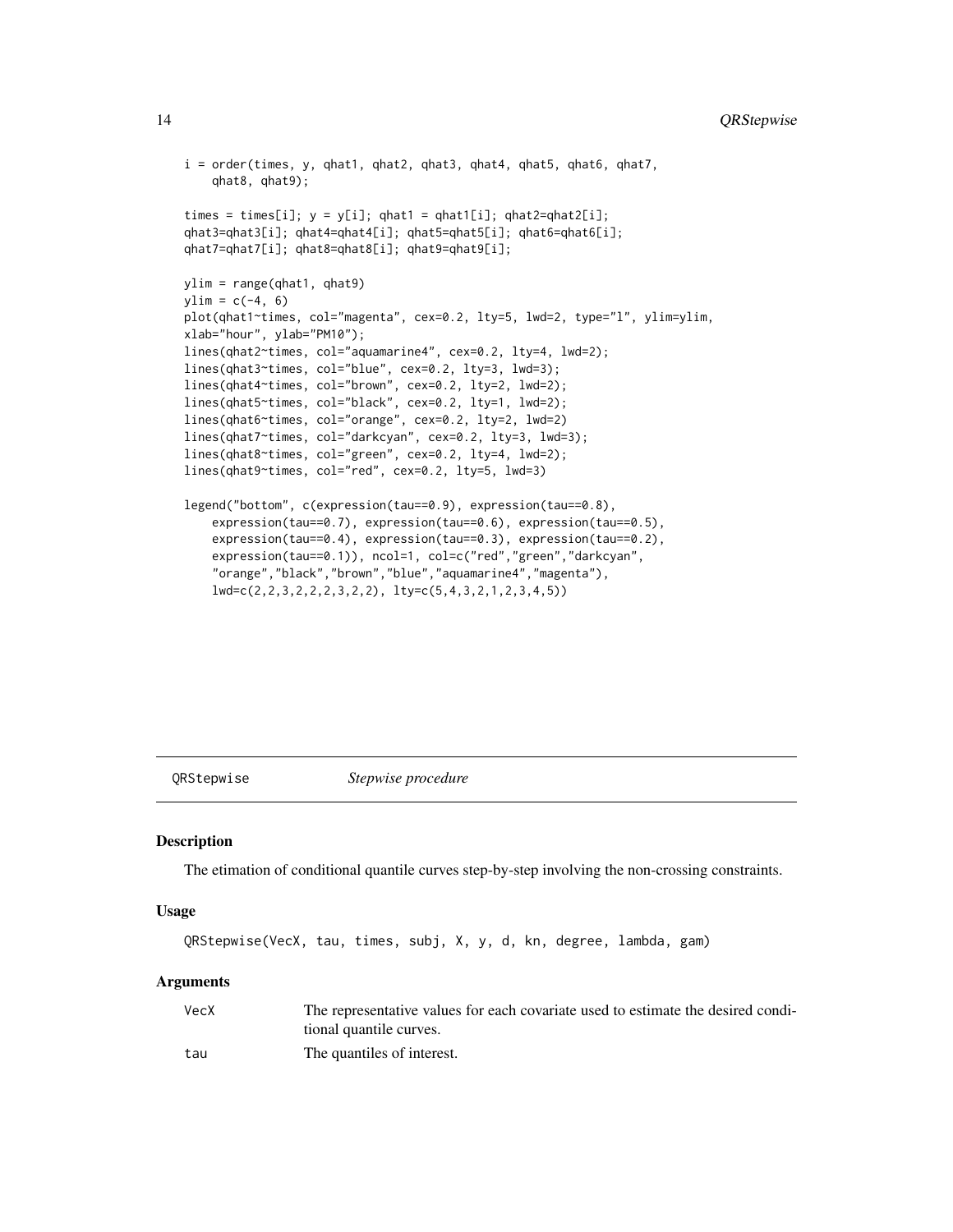## <span id="page-14-0"></span>QRStepwise 15

| times  | The vector of the time variable.                                                                                               |
|--------|--------------------------------------------------------------------------------------------------------------------------------|
| subj   | The vector of subjects/individuals.                                                                                            |
| X      | The covariate matrix containing 1 as its first column (including intercept in the<br>model).                                   |
| y      | The response vector.                                                                                                           |
| d      | The order of the differencing operator for each covariate.                                                                     |
| kn     | The number of knots for each covariate.                                                                                        |
| degree | The degree of the B-spline basis function for each covariate.                                                                  |
| lambda | The grid for the smoothing parameter to control the trade of between fidelity and<br>penalty term (use a fine grid of lambda). |
| gam    | The power used in estimating the smooting parameter for each covariate (e.g.<br>$gam=1$ or gam=0.5).                           |

## Value

| alpha  | The estimators of the coefficient vector of the basis B-splines.                         |
|--------|------------------------------------------------------------------------------------------|
| hat_bt | The varying-coefficient estimators.                                                      |
| W      | The weight for each subject corresponding to the length of its repeated measure-<br>ment |
| ghat   | The conditional quantile curves estimator.                                               |

## Note

Some warning messages are related to the function rq.fit.sfn.

## Author(s)

Yudhie Andriyana

## References

Andriyana, Y., Gijbels, I., and Verhasselt, A. P-splines quantile regression estimation in varying coefficient models. *Test* 23, 1 (2014a),153–194.

Andriyana, Y., Gijbels, I. and Verhasselt, A. (2014b). Quantile regression in varying coefficient models: non-crossingness and heteroscedasticity. *Manuscript*.

Wu, Y. and Liu, Y. Stepwise multiple quantile regression estimation using non-crossing constraints. *Statistics and Its Interface* 2, (2009), 299–310.

## See Also

[rq.fit.sfn](#page-0-0) [as.matrix.csr](#page-0-0) [truncSP](#page-0-0)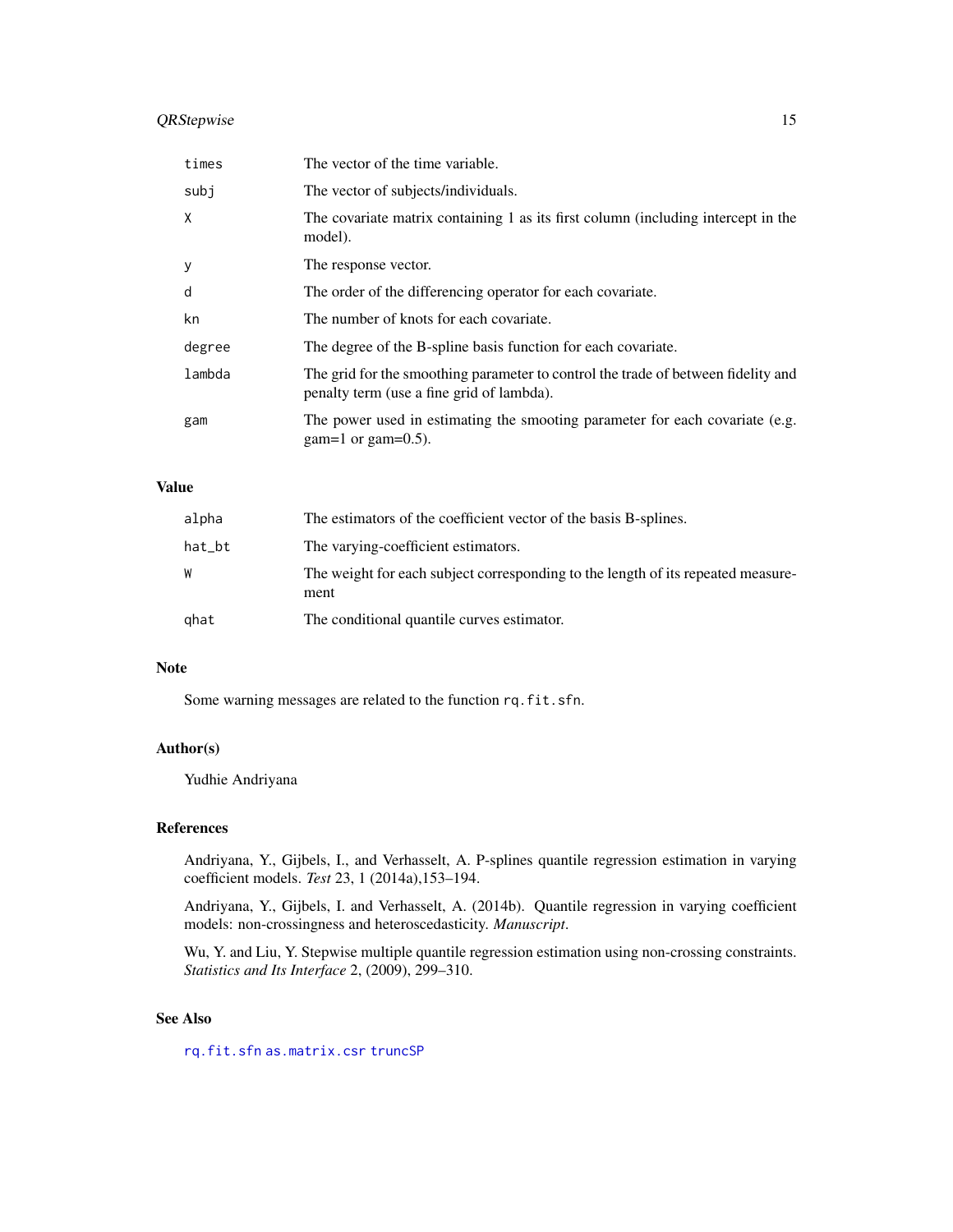### Examples

```
data(PM10)
PM10 = PM10[order(PM10$day, PM10$hour, decreasing=FALSE), ]
y = PM10$PM10[1:200]
time_ub = PM10$hour[1:200]
subj = PM10$day[1:200]
dim = length(y)x0 = rep(1,200)x1 = PM10$cars[1:200]
x2 = PM10$wind.speed[1:200]
X = \text{cbind}(x0, x1, x2)VecX = c(1, max(x1), max(x2))##########################
#### Input parameters ####
##########################
kn = c(10, 10, 10)degree = c(3, 3, 3)taus = seq(0.1, 0.9, 0.1)lambda = c(1, 1.5, 2)d = c(1, 1, 1)gam = 1##########################
Step = QRStepwise(VecX=VecX, tau=taus, time_ub, subj, X, y, d, kn, degree,
       lambda=lambdas, gam=gam)
qhat = Step$qhat
qhat1 = qhat[,1]qhat2 = qhat[, 2]qhat3 = qhat[, 3]qhat4 = qhat[, 4]qhat5 = qhat[, 5]qhat6 = qhat[, 6]qhat7 = qhat[, 7]qhat8 = qhat[, 8]qhat9 = qhat[, 9]i = order(time_ub, y, qhat1, qhat2, qhat3, qhat4, qhat5, qhat6, qhat7,
    qhat8, qhat9);
time\_ub = time\_ub[i]; y = y[i]; qhat1 = qhat1[i]; qhat2=qhat2[i];qhat3=qhat3[i]; qhat4=qhat4[i]; qhat5=qhat5[i]; qhat6=qhat6[i];
qhat7=qhat7[i]; qhat8=qhat8[i]; qhat9=qhat9[i];
```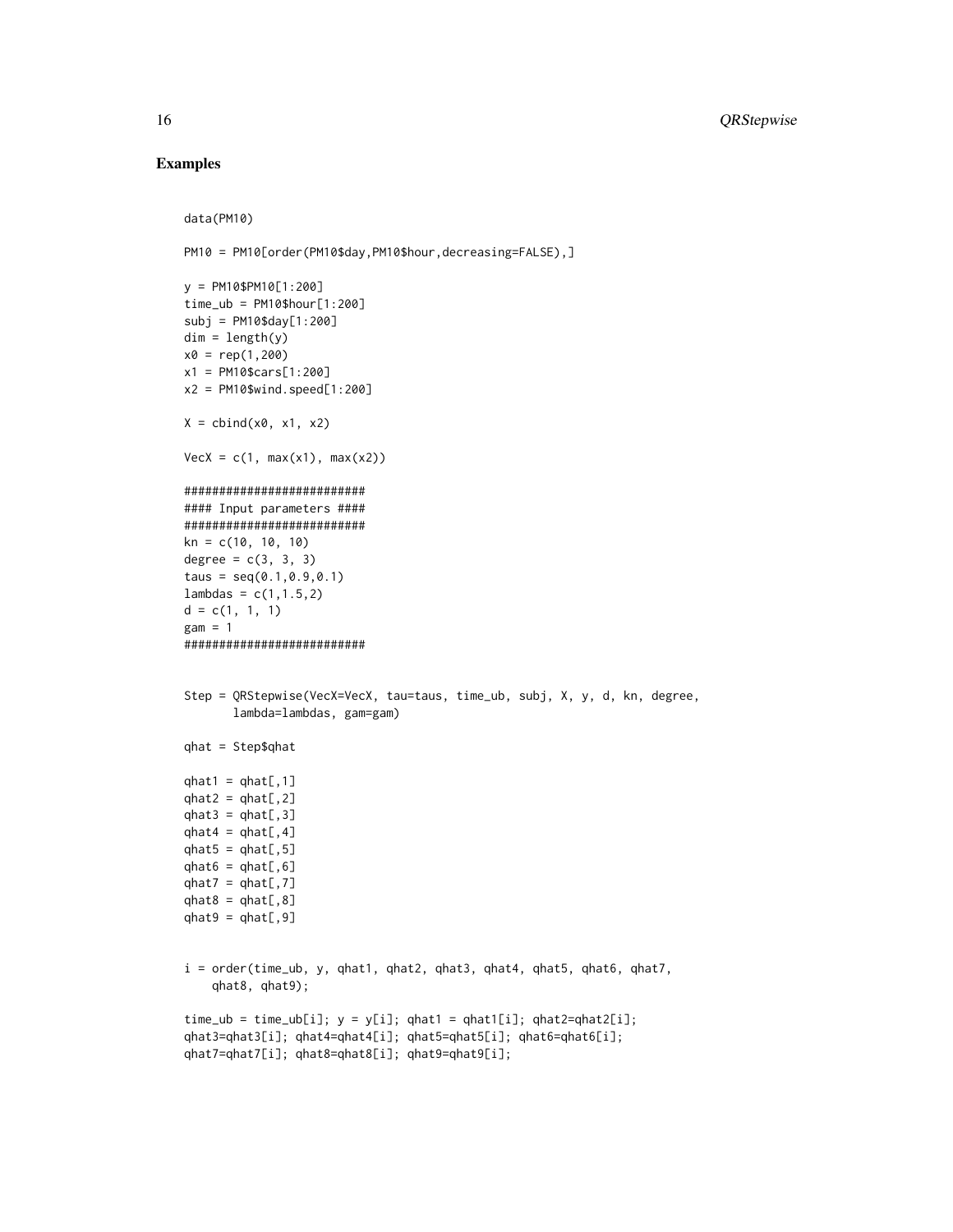```
ylim = range(qhat1, qhat9)
ylim = c(-4, 6)plot(qhat1~time_ub, col="magenta", cex=0.2, lty=5, lwd=2, type="l", ylim=ylim,
    xlab="hour", ylab="PM10");
lines(qhat2~time_ub, col="aquamarine4", cex=0.2, lty=4, lwd=2);
lines(qhat3~time_ub, col="blue", cex=0.2, lty=3, lwd=3);
lines(qhat4~time_ub, col="brown", cex=0.2, lty=2, lwd=2);
lines(qhat5~time_ub, col="black", cex=0.2, lty=1, lwd=2);
lines(qhat6~time_ub, col="orange", cex=0.2, lty=2, lwd=2)
lines(qhat7~time_ub, col="darkcyan", cex=0.2, lty=3, lwd=3);
lines(qhat8~time_ub, col="green", cex=0.2, lty=4, lwd=2);
lines(qhat9~time_ub, col="red", cex=0.2, lty=5, lwd=3)
legend("bottom", c(expression(tau==0.9), expression(tau==0.8),
    expression(tau==0.7), expression(tau==0.6), expression(tau==0.5),
    expression(tau==0.4), expression(tau==0.3), expression(tau==0.2),
    expression(tau==0.1)), ncol=1, col=c("red","green","darkcyan",
    "orange","black","brown","blue","aquamarine4","magenta"),
    lwd=c(2,2,3,2,2,2,3,2,2), lty=c(5,4,3,2,1,2,3,4,5))
```
QRWSimul *Weighted simultaneous objective function*

| Veighted simultaneous objective function |  |
|------------------------------------------|--|
|                                          |  |

#### **Description**

The etimation of conditional quantile curves using weighted simultaneous objective function involving non-crossing constraints.

#### Usage

QRWSimul(VecX, tau, times, subj, X, y, d, kn, degree, lambda, gam)

#### **Arguments**

| <b>VecX</b> | The representative values for each covariate used to estimate the desired condi-<br>tional quantile curves. |
|-------------|-------------------------------------------------------------------------------------------------------------|
| tau         | The quantiles of interest.                                                                                  |
| times       | The vector of the time variable.                                                                            |
| subj        | The vector of subjects/individuals.                                                                         |
| $\times$    | The covariate matrix containing 1 as its first column (including intercept in the<br>model).                |
| y           | The response vector.                                                                                        |
| d           | The order of the differencing operator for each covariate.                                                  |
|             |                                                                                                             |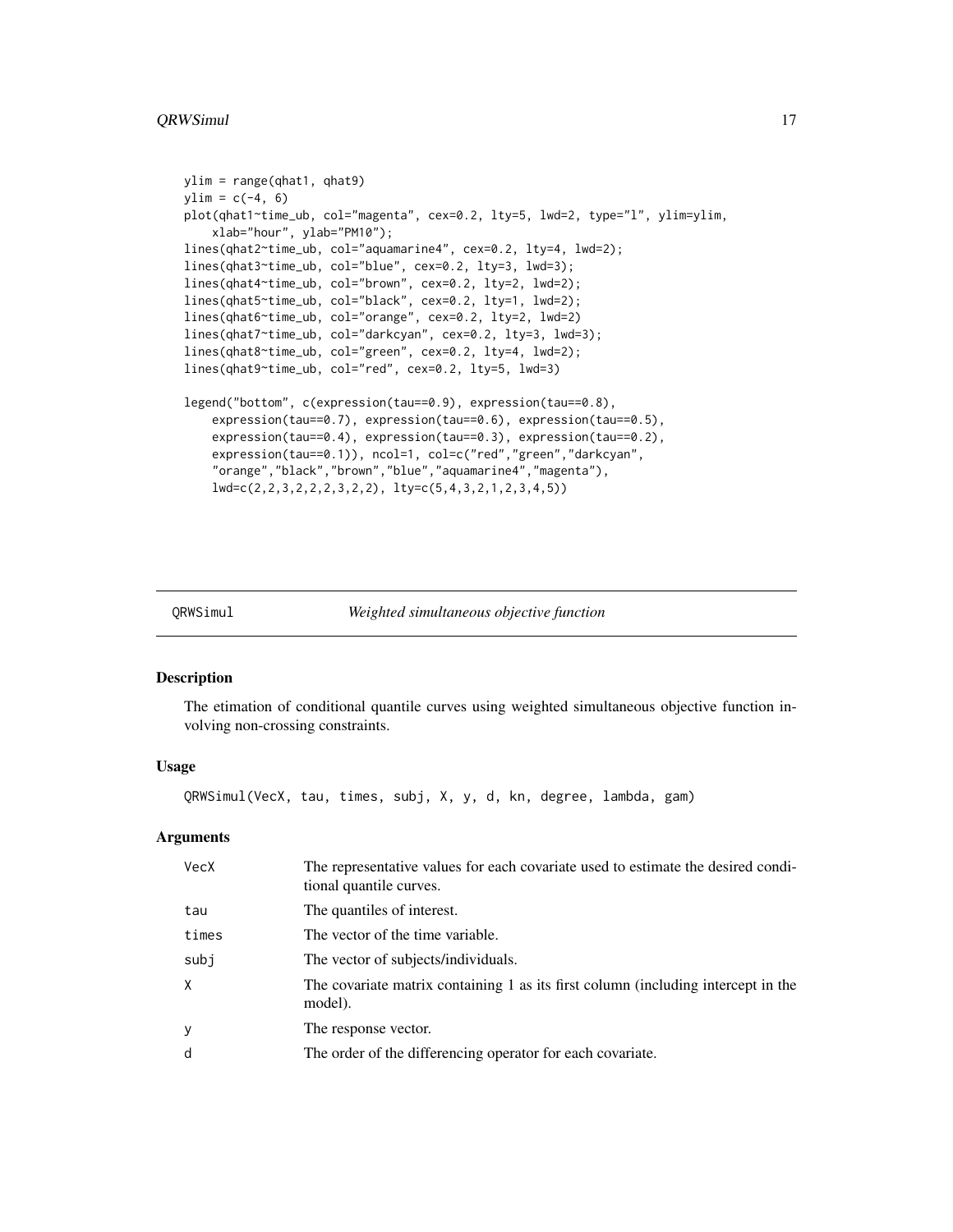<span id="page-17-0"></span>

| kn     | The number of knots for each covariate.                                                                                        |
|--------|--------------------------------------------------------------------------------------------------------------------------------|
| degree | The degree of the B-spline basis function for each covariate.                                                                  |
| lambda | The grid for the smoothing parameter to control the trade of between fidelity and<br>penalty term (use a fine grid of lambda). |
| gam    | The power used in estimating the smooting parameter for each covariate (e.g.<br>$\gamma$ gam=1 or gam=0.5).                    |

## Value

| W        | The weight for each subject corresponding to the length of its repeated measure-<br>ment |
|----------|------------------------------------------------------------------------------------------|
| alpha    | The estimators of the coefficient vector of the basis B-splines.                         |
| hat_bt0  | The baseline estimators.                                                                 |
| hat_btk  | The varying coefficient estimators.                                                      |
| $qhat_h$ | The estimators of the $\tau_h$ -th conditional quantile curves.                          |
| Wtau     | The weight of each order of quantile $\tau_h$ .                                          |

#### Note

Some warning messages are related to the function rq.fit.sfn.

## Author(s)

Yudhie Andriyana

#### References

Andriyana, Y., Gijbels, I., and Verhasselt, A. P-splines quantile regression estimation in varying coefficient models. *Test* 23, 1 (2014a),153–194.

Andriyana, Y., Gijbels, I. and Verhasselt, A. (2014b). Quantile regression in varying coefficient models: non-crossingness and heteroscedasticity. *Manuscript*.

## See Also

[rq.fit.sfn](#page-0-0) [as.matrix.csr](#page-0-0) [truncSP](#page-0-0)

## Examples

```
data(PM10)
```
PM10 = PM10[order(PM10\$day, PM10\$hour, decreasing=FALSE), ]

```
y = PM10$PM10[1:200]
times = PM10$hour[1:200]
subj = PM10$day[1:200]
dim = length(y)x0 = rep(1,200)
```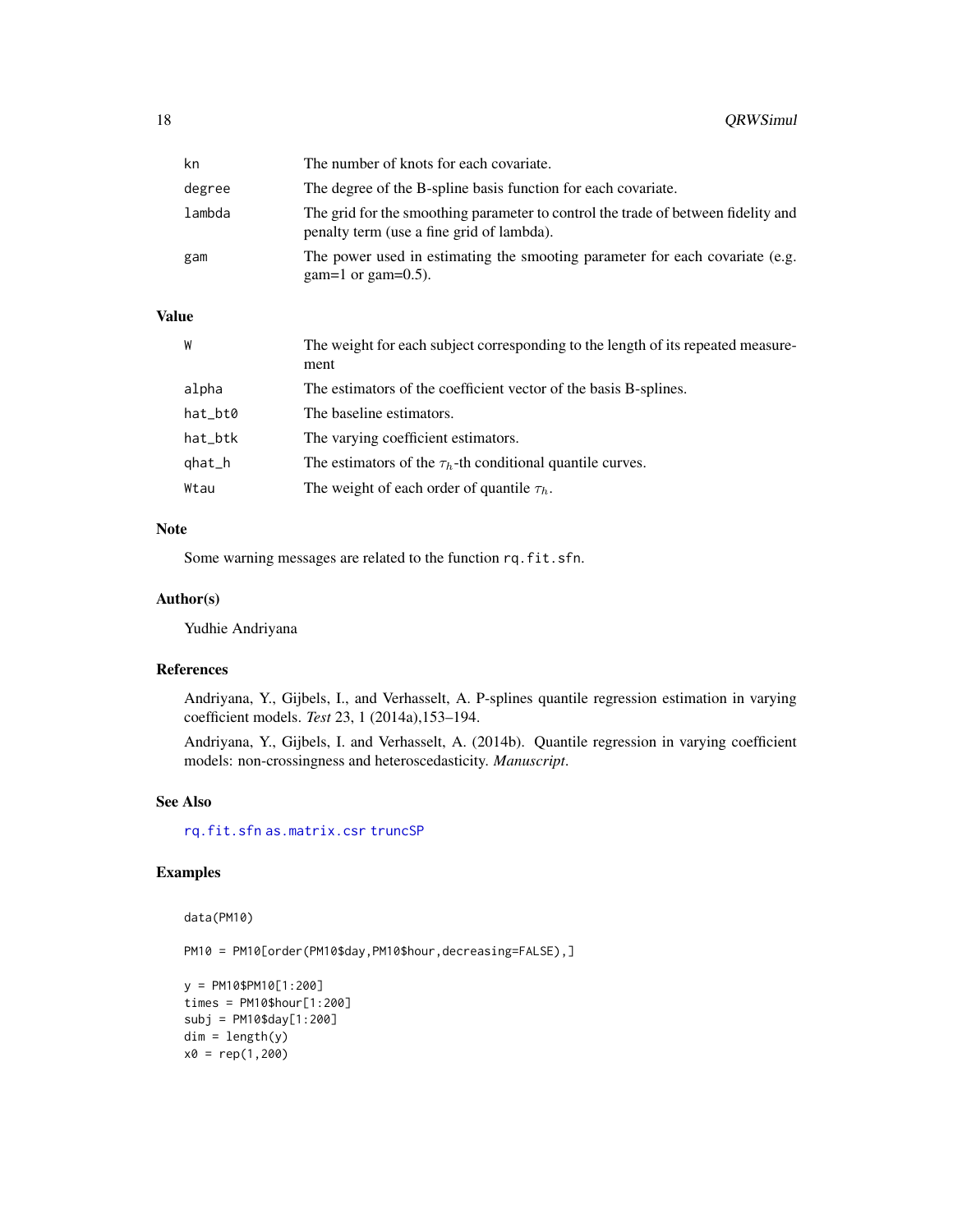#### QRWSimul 19

```
x1 = PM10$cars[1:200]
x2 = PM10$wind.speed[1:200]
X = \text{cbind}(x\emptyset, x1, x2)VecX = c(1, max(x1), max(x2))##########################
#### Input parameters ####
##########################
kn = c(10, 10, 10)
degree = c(3, 3, 3)taus = seq(0.1, 0.9, 0.1)lambdas = c(1, 1.5, 2)d = c(1, 1, 1)gam = 1##########################
QRWSimul = QRWSimul(VecX=VecX, tau=taus, times=times, subj=subj, X=X, y=y,
           d=d, kn=kn, degree=degree, lambda=lambdas, gam=gam)
hat_bt0 = QRWSimul$hat_bt0
hat_btk = QRWSimul$hat_btk
qhat = QRWSimul$qhat
hat_Vt = QRWSimul$hat_Vt
Wtau = QRWSimul$Wtau
qhat1 = qhat[,1]qhat2 = qhat[, 2]qhat3 = qhat[, 3]qhat4 = qhat[, 4]qhat5 = qhat[, 5]qhat6 = qhat[, 6]qhat7 = qhat[, 7]qhat8 = qhat[, 8]qhat9 = qhat[, 9]i = order(times, y, qhat1, qhat2, qhat3, qhat4, qhat5, qhat6, qhat7,
    qhat8, qhat9, hat_Vt);
times = times[i]; y = y[i]; qhat1 = qhat1[i]; qhat2=qhat2[i];
qhat3=qhat3[i]; qhat4=qhat4[i]; qhat5=qhat5[i]; qhat6=qhat6[i];
qhat7=qhat7[i]; qhat8=qhat8[i]; qhat9=qhat9[i];
hat_Vt = hat_Vt[i]#Variability function V(t)
plot(hat_Vt~times, ylim=c(min(hat_Vt), max(hat_Vt)), xlab="hour",
    ylab="", type="l", lwd=2);
```

```
mtext(expression(hat(V)(t)), side=2, cex=1, line=3)
```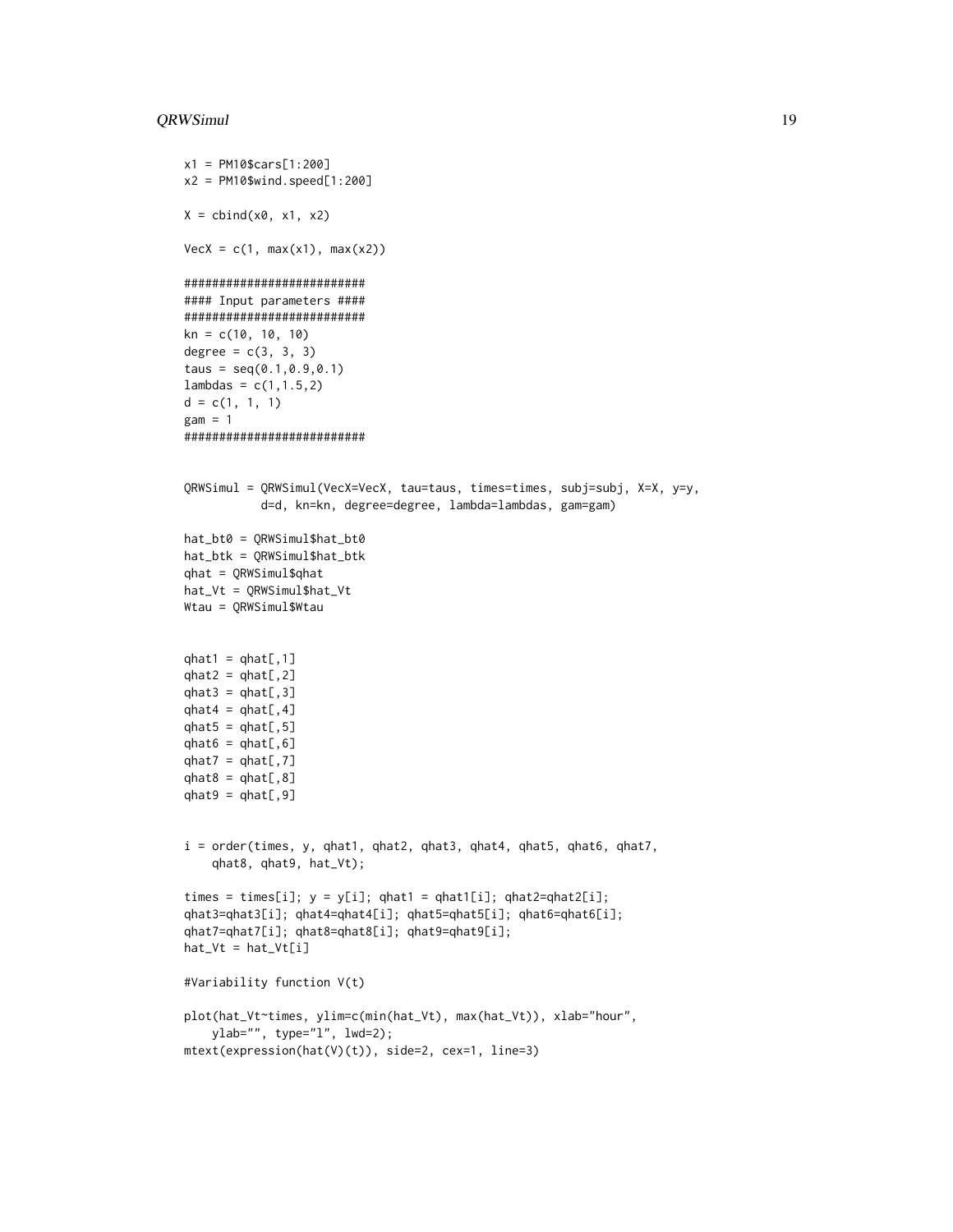```
# Plot conditional quantiles estimators
ylim = range(qhat1, qhat9)
ylim = c(-4, 6)plot(qhat1~times, col="magenta", cex=0.2, lty=5, lwd=2, type="l", ylim=ylim,
    xlab="time since infection", ylab="CD4 percentage after infection");
lines(qhat2~times, col="aquamarine4", cex=0.2, lty=4, lwd=2);
lines(qhat3~times, col="blue", cex=0.2, lty=3, lwd=3);
lines(qhat4~times, col="brown", cex=0.2, lty=2, lwd=2);
lines(qhat5~times, col="black", cex=0.2, lty=1, lwd=2);
lines(qhat6~times, col="orange", cex=0.2, lty=2, lwd=2)
lines(qhat7~times, col="darkcyan", cex=0.2, lty=3, lwd=3);
lines(qhat8~times, col="green", cex=0.2, lty=4, lwd=2);
lines(qhat9~times, col="red", cex=0.2, lty=5, lwd=3)
legend("bottom", c(expression(tau==0.9), expression(tau==0.8),
    expression(tau==0.7), expression(tau==0.6), expression(tau==0.5),
    expression(tau==0.4), expression(tau==0.3), expression(tau==0.2),
    expression(tau==0.1)), ncol=1, col=c("red","green","darkcyan",
    "orange","black","brown","blue","aquamarine4","magenta"),
    lwd=c(2,2,3,2,2,2,3,2,2), lty=c(5,4,3,2,1,2,3,4,5))
```

| simul_shapetest | Testing the shape of a functional coefficient in the median and/or the |
|-----------------|------------------------------------------------------------------------|
|                 | variabilty function                                                    |

### Description

Testing a functional coefficient of a covariate in the median and/or the variability function, considering the general hetersocedastic varying-coefficient model in Gijbels etal (2017a).

$$
Y(t) = \sum_{k=0}^{p} \beta_k(t) X^{(k)}(t) + \gamma(t) \exp(\sum_{k=1}^{p} \theta_k(t) X^{(k)}(t)) \epsilon(t).
$$

#### Usage

simul\_shapetest(times, subj, X, y, d, kn, degree, lambda, gam, v, nr.bootstrap.samples, seed, test,omega)

#### Arguments

| times | The vector of time variable.                                                               |
|-------|--------------------------------------------------------------------------------------------|
| subi  | The vector of subject indicator.                                                           |
| X     | The covariates, containing 1 as its first component (including intercept in the<br>model). |
| y     | The response vector.                                                                       |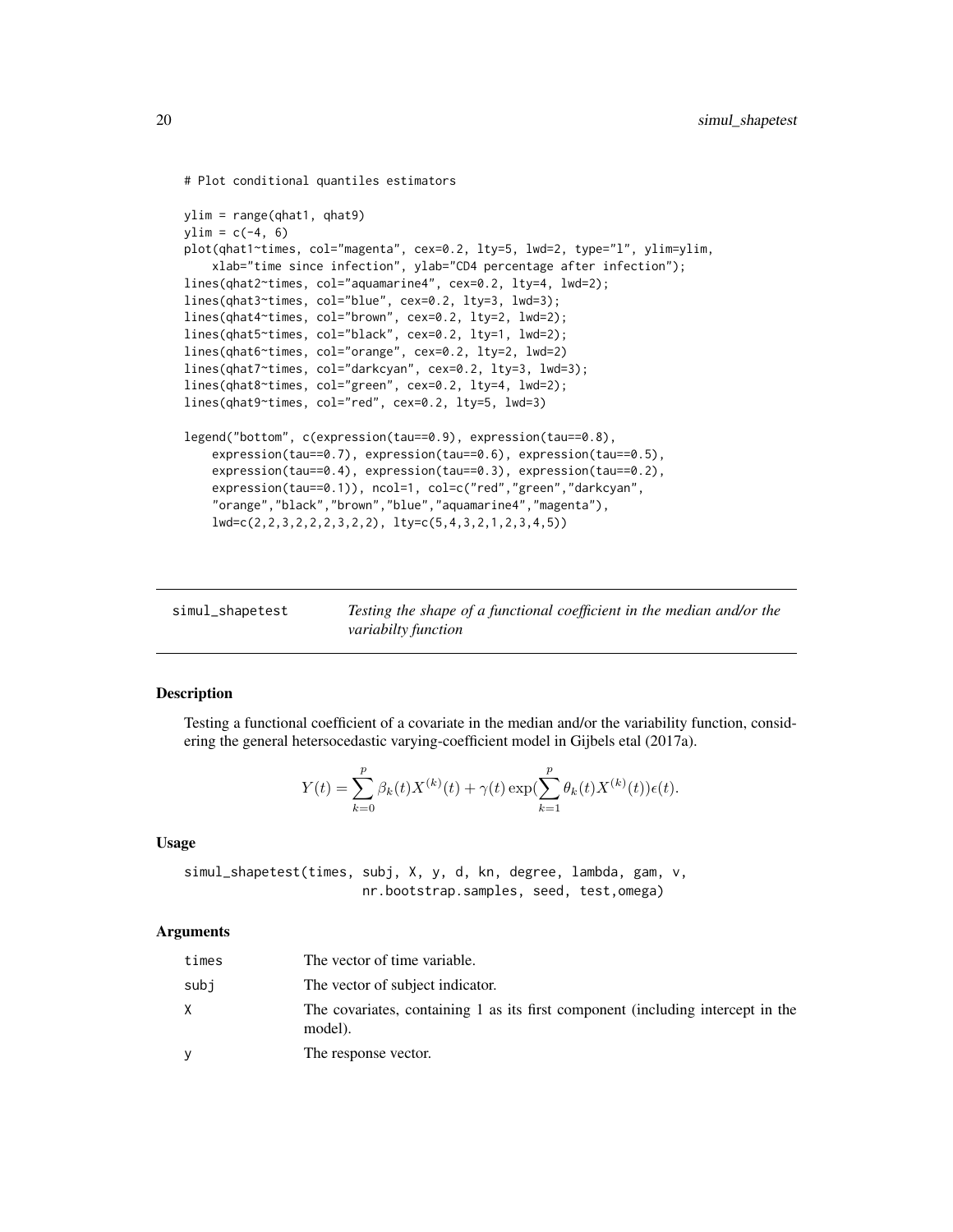<span id="page-20-0"></span>

| d                    | The order of differencing operator for each covariate.                                                                                                                                                                                                                                                                    |  |
|----------------------|---------------------------------------------------------------------------------------------------------------------------------------------------------------------------------------------------------------------------------------------------------------------------------------------------------------------------|--|
| kn                   | The number of knot intervals for each covariate.                                                                                                                                                                                                                                                                          |  |
| degree               | The degree of B-spline basis for each covariate.                                                                                                                                                                                                                                                                          |  |
| lambda               | The grid of smoothing parameter to control the trade between fidelity and penalty<br>term (use a fine grid of lambda).                                                                                                                                                                                                    |  |
| gam                  | The power used in estimating the smooting parameter for each covariate (e.g.<br>$gam=1$ or gam=0.5).                                                                                                                                                                                                                      |  |
| $\mathsf{V}$         | The covariate indicator for which the shape test is interested.                                                                                                                                                                                                                                                           |  |
| nr.bootstrap.samples |                                                                                                                                                                                                                                                                                                                           |  |
|                      | The number of bootstrap samples used.                                                                                                                                                                                                                                                                                     |  |
| seed                 | The seed for the random generator in the bootstrap resampling.                                                                                                                                                                                                                                                            |  |
| test                 | The requested type of testing, it consists two arguments: the first argument for<br>median and the second for the variability function. "c" stands for constancy, "m"<br>stands for monotonicity, and "conv" stands for convexity. insert NA to the other<br>argument when only for median/variability function is needed |  |
| omega                | A user defined constraint parameter for monotonicity or convexity (in Equation<br>$(7)$ of Gijbels etal $(2017a)$ , chosen as large as possible.                                                                                                                                                                          |  |

## Value

| result | The testing procedures.                 |
|--------|-----------------------------------------|
|        | The p-values.                           |
| GR     | The test statistics for the given data. |
| Gb     | The bootstrap test statistics.          |

#### Note

Some warning messages are related to the function [rq.fit.sfn](#page-0-0).

## Author(s)

Mohammed Abdulkerim Ibrahim

## References

Andriyana, Y. and Gijbels, I. & Verhasselt, A. (2014). P-splines quantile regression estimation in varying coefficient models. *Test*, 23, 153-194.

Andriyana, Y., Gijbels, I. and Verhasselt, A. (2017). Quantile regression in varying-coefficient models: non-crossing quantile curves and heteroscedasticity. *Statistical Papers,* DOI:10.1007/s00362- 016-0847-7

Gijbels, I., Ibrahim, M. A., and Verhasselt, A. (2017a). Shape testing in quantile varying coefficient models with heteroscedastic error. *Journal of Nonparametric Statistics, 29(2):391-406.*

Gijbels, I., Ibrahim, M. A., and Verhasselt, A. (2017b). Testing the heteroscedastic error structure in quantile varying coefficient models. *The Canadian Journal of Statistics,* DOI:10.1002/cjs.11346.

He, X. (1997). Quantile curves without crossing. *The American Statistician*, 51, 186-192.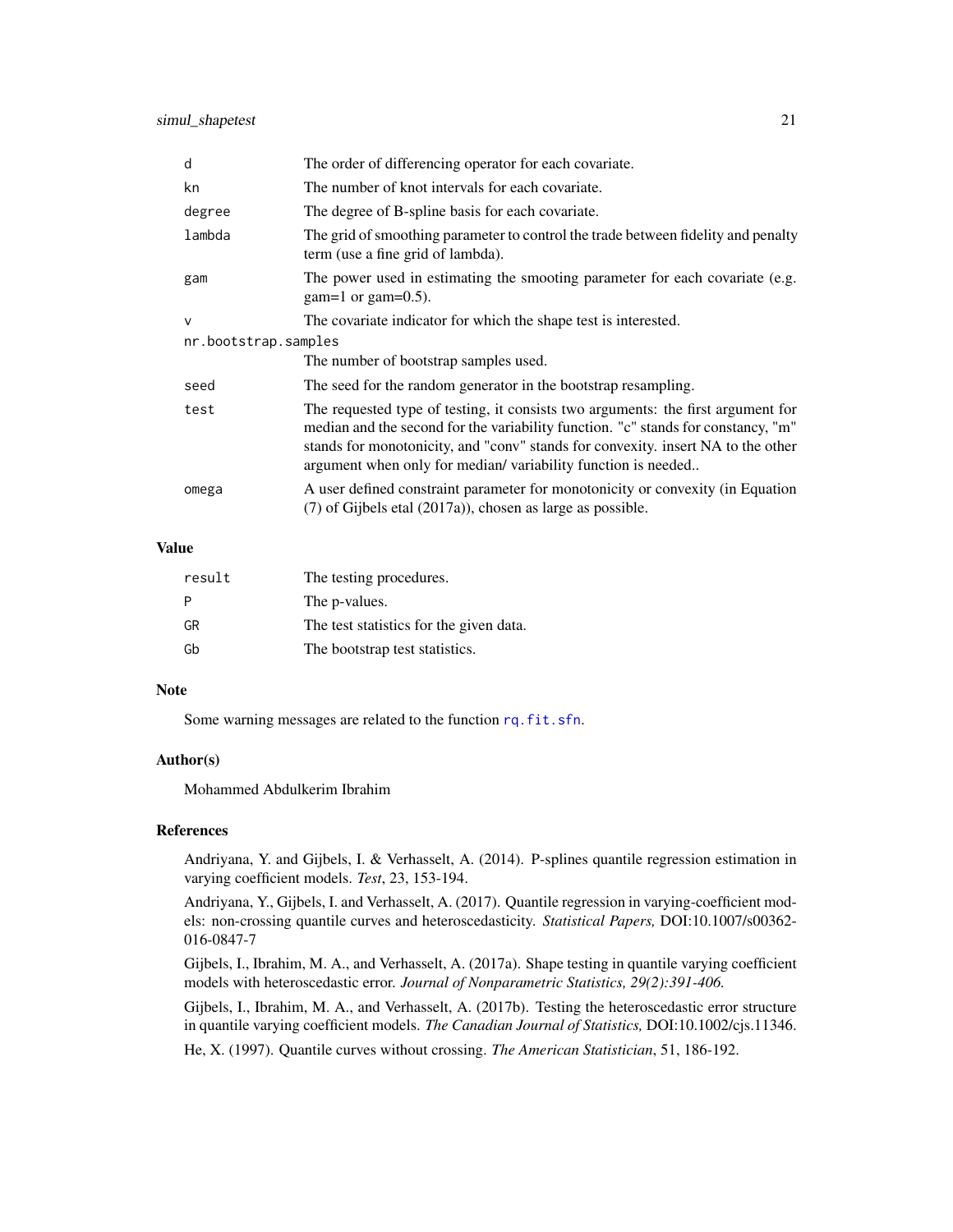### <span id="page-21-0"></span>See Also

[rq.fit.sfn](#page-0-0) [as.matrix.csr](#page-0-0) [truncSP](#page-0-0)

#### Examples

```
data(wages)
y = wages$resp ## the hourly wage
times = wages$exper ## the duration of work experience in years
subj = wages$id ## subject indicator (individual)
dim=length(y) ## number of rows in the data = 6402
x0 = rep(1,dim) ## for intercept
### the covariates
## creating 2 dummy variables for the race covariate
wages$r1[wages$race=="black"]=1
wages$r1[wages$race!="black"]=0
wages$r2[wages$race=="hisp"]=1
wages$r2[wages$race!="hisp"]=0
x1 = wages$r1 # stands for black
x2 = wages$r2 # stands for hispanic
x3 = wages$hgc ## the highest grade completed by the indiviadual
X = \text{cbind}(x0, x1, x2, x3) ## the covariate matrix
px=ncol(X)
##########################
### Input parameters ####
#########################
lambda = 1 # we used 10^seq(-2, 1, 0.1) in Gijbels etal (2017a)
kn = rep(1, px) # used rep(5, px) in Gijbels etal (2017a)
degree = rep(2, px) # the degree of splines
d = rep(1, px)gam=0.25
nr.bootstrap.samples=2 # used 200 in Gijbels etal (2017a)
seed=110
#########################
test1=simul_shapetest(times=times, subj=subj, X=X, y=y, d=d, kn=kn,
                     degree=degree, lambda=lambda, gam=gam, v=1,
                     nr.bootstrap.samples=nr.bootstrap.samples,seed=seed,
                     test=c("c",NA),omega=10^3)
#### Testing results
test1$result #the testing procedures
test1$P ## p-values
test1$R ## test statistics
```
#### test\_variability *Variability Estimation and Testing*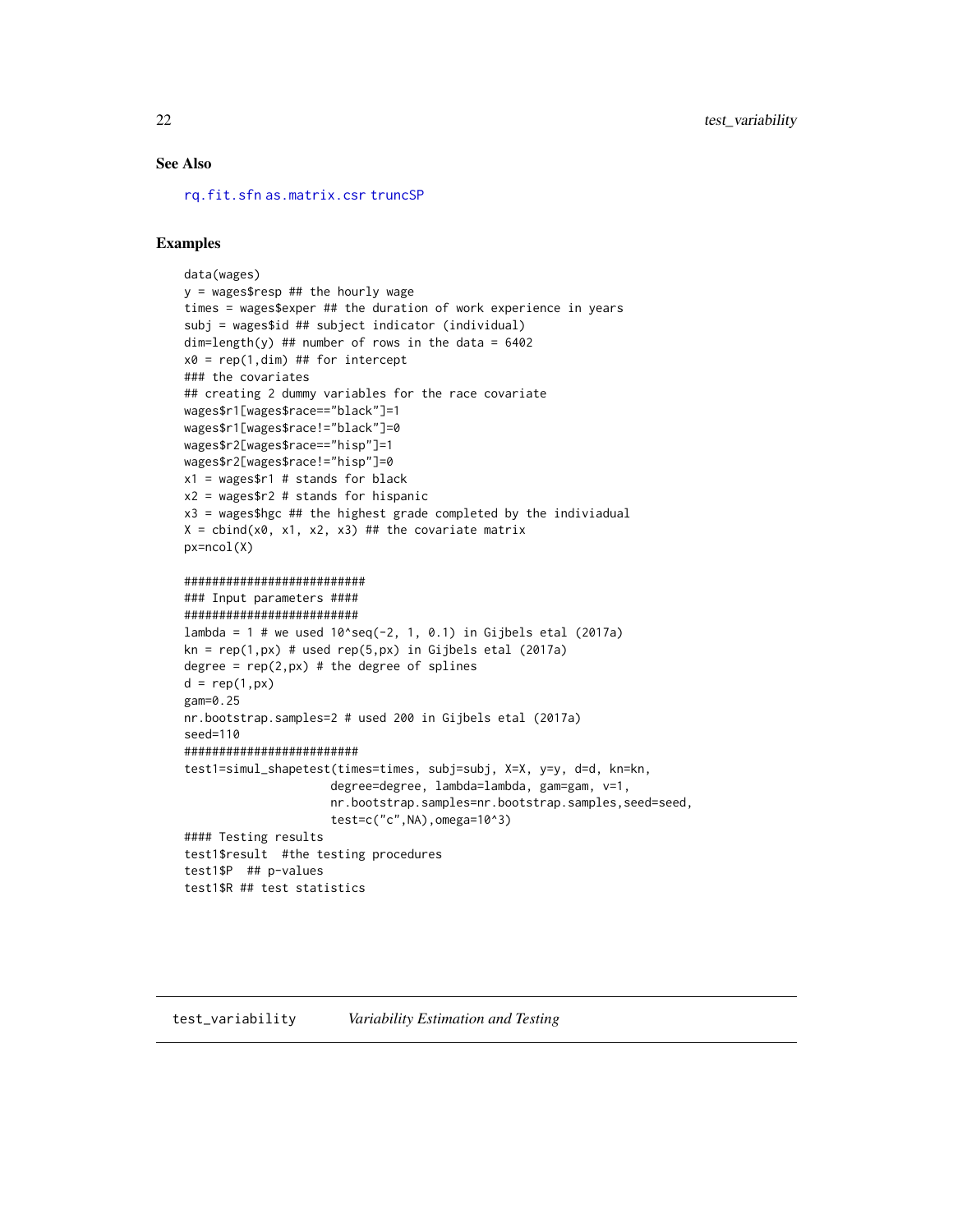## Description

Estimating and Testing the variability function using the following hetersocedastic varying-coefficient model.

$$
Y(t) = \sum_{k=0}^{p} \beta_k(t) X^{(k)}(t) + V(X(t), t)\epsilon(t)
$$

where  $V(X(t),t)$  one of the six variability function in Gijbels etal (2017).

## Usage

```
test_variability(times, subj, X, y, d, kn, degree, lambda, gam,tau,
                       nr.bootstrap.samples, seed, test, model)
```
## Arguments

| times                | The vector of time variable.                                                                                                                               |  |
|----------------------|------------------------------------------------------------------------------------------------------------------------------------------------------------|--|
| subj                 | The vector of subjects/individuals.                                                                                                                        |  |
| X                    | The covariate containing 1 as its first component (including intercept in the<br>model).                                                                   |  |
| У                    | The response vector.                                                                                                                                       |  |
| d                    | The order of differencing operator for each covariate.                                                                                                     |  |
| kn                   | The number of knot intervals for each covariate.                                                                                                           |  |
| degree               | The degree of B-spline basis for each covariate.                                                                                                           |  |
| lambda               | The grid of smoothing parameter to control the trade between fidelity and penalty<br>term (use a fine grid of lambda).                                     |  |
| gam                  | The power used in estimating the smooting parameter for each covariate (e.g.<br>$gam=1$ or $gam=0.5$ ).                                                    |  |
| tau                  | The quantiles of interest.                                                                                                                                 |  |
| nr.bootstrap.samples |                                                                                                                                                            |  |
|                      | The number of bootstrap samples used.                                                                                                                      |  |
| seed                 | The seed for the random generator in the bootstrap resampling.                                                                                             |  |
| test                 | To request for testing the specific shape of the variability function ("Y" for test<br>and "N" for only estimation of the parameters, the default is "Y"). |  |
| model                | The variability model used to estimate the quantile of errors (the default is 4,<br>model $4$ ).                                                           |  |

## Value

| est_median             | the median estimator.                |
|------------------------|--------------------------------------|
| hat_bt50               | The median coefficients estimators.  |
| $qhat5$ _s2_m $\theta$ | The variability (model 0) estimator. |
| $qhat5$ _s2_m1         | The variability (model 1) estimator. |
| qhat5_s2_m2            | The variability (model 2) estimator. |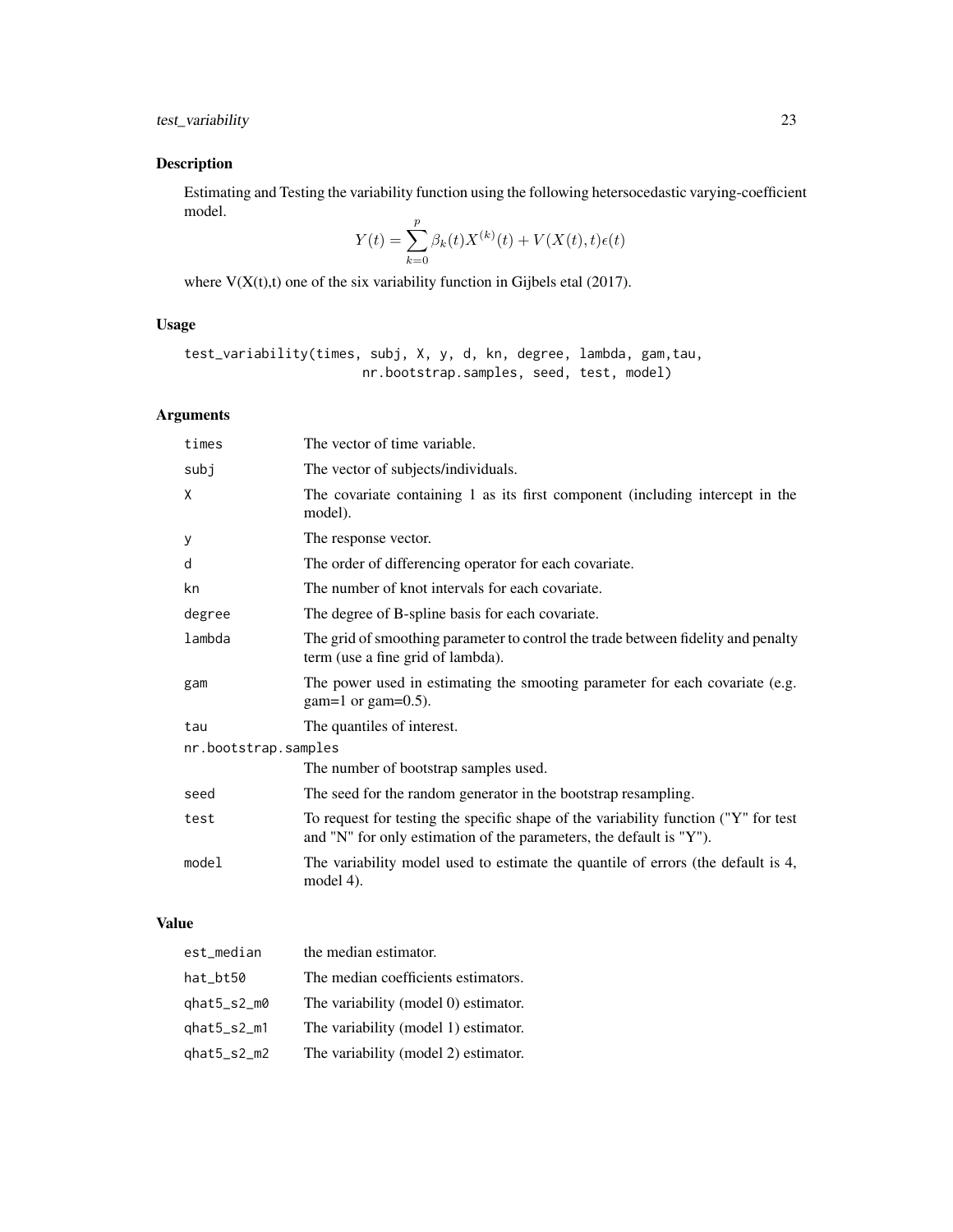<span id="page-23-0"></span>

| qhat5_s2_m3 | The variability (model 3) estimator.                              |
|-------------|-------------------------------------------------------------------|
| qhat5_s2_m4 | The variability (model 4) estimator.                              |
| qhat5_s2_m5 | The variability (model 5) estimator.                              |
| hat_btV_0   | The variability coefficients (model 0) estimators.                |
| hat_btV_1   | The variability coefficients (model 1) estimators.                |
| hat_btV_2   | The variability coefficients (model 2) estimators.                |
| hat_btV_3   | The variability coefficients (model 3) estimators.                |
| hat_btV_4   | The variability coefficients (model 4) estimators.                |
| hat_btV_5   | The variability coefficients (model 5) estimators.                |
| C           | The estimators of the tau-th quantile of the estimated residuals. |
| comp        | The pairwise comparisons for testing the variabilty function.     |
| P           | The p-values.                                                     |
| GR          | The test statistics for the given data.                           |
| Gb          | The bootstrap test statistics.                                    |

#### Note

Some warning messages are related to the function [rq.fit.sfn](#page-0-0).

#### Author(s)

Mohammed Abdulkerim Ibrahim

#### References

Andriyana, Y. and Gijbels, I. & Verhasselt, A. (2014). P-splines quantile regression estimation in varying coefficient models. *Test*, 23, 153-194.

Andriyana, Y., Gijbels, I. and Verhasselt, A. (2017). Quantile regression in varying-coefficient models: non-crossing quantile curves and heteroscedasticity. *Statistical Papers,* DOI:10.1007/s00362- 016-0847-7.

Gijbels, I., Ibrahim, M. A., and Verhasselt, A. (2017). Testing the heteroscedastic error structure in quantile varying coefficient models. *The Canadian Journal of Statistics,* DOI:10.1002/cjs.11346.

He, X. (1997). Quantile curves without crossing. *The American Statistician*, 51, 186-192.

## See Also

[rq.fit.sfn](#page-0-0) [as.matrix.csr](#page-0-0)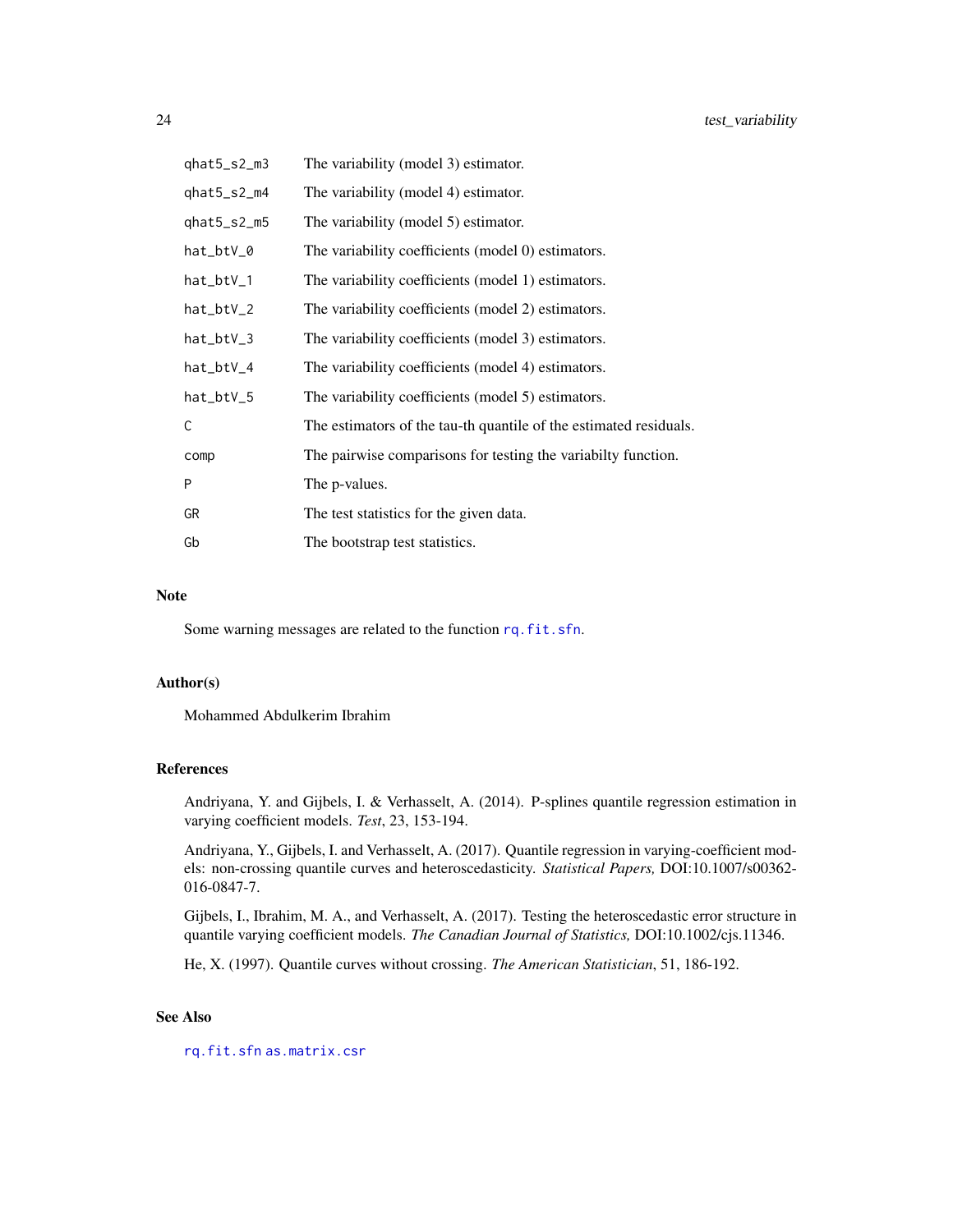#### test\_variability 25

#### Examples

```
############################################################################
##### The real data Example in Section S3 of the supplementary material
############################################################################
data(PM10)
PM10 = PM10[order(PM10$day,PM10$hour,decreasing=FALSE),]
y = PM10$PM10 ## the logarithm of the concentration of PM10
times = PM10$hour ## the time in hours
subj = PM10$day ## subject indicator (day)
dim=length(y) ## number of rows in the data = 500
x0 = rep(1, dim) ## for intercept
# the covariates
x1 = PM10$cars ## logarithm of number of cars per hour
x2 = PM10$wind.speed ## the wind speed (in meters/second)
x3 = PM10$temp ## the temperature (in degree Celsius)
X = \text{cbind}(x\emptyset, x1, x2, x3) ## the covariate matrix
px=ncol(X)
##########################
### Input parameters ####
#########################
lambda = 1 # used 10^seq(-2, 1, 0.1) in Gijbels etal (2017)
kn = rep(3, px) # used rep(10, px) in Gijbels etal (2017)
degree = rep(3, px)d = rep(1, px)gam=0.25
nr.bootstrap.samples= 4 # used 200 in Gijbels etal (2017)
seed=110
taus = 0.1#########################
test1=test_variability(times=times, subj=subj, X=X, y=y, d=d, kn=kn,
                       degree=degree, lambda=lambda, gam=gam, tau=taus,
                       nr.bootstrap.samples=nr.bootstrap.samples,seed=seed,
                       test="Y",model=4)
#### Testing results
test1$comp #the comparisons
test1$P ## p-values
test1$GR ## test statistics
### estimation results
qhat5_s2_m4=test1$qhat5_s2_m4
qhat5_s2_m5=test1$qhat5_s2_m5
qhat5_s2_m0=test1$qhat5_s2_m0*rep(1,dim)
gamma0=test1$hat_btV_4[1:dim]
gamma1=test1$hat_btV_4[(dim+1):(dim*2)]
gamma2=test1$hat_btV_4[(dim*2+1):(dim*3)]
gamma3=test1$hat_btV_4[(dim*3+1):(dim*4)]
i = order(times, qhat5_s2_m4, qhat5_s2_m5, qhat5_s2_m0,gamma0,gamma1,
gamma2,gamma3);
```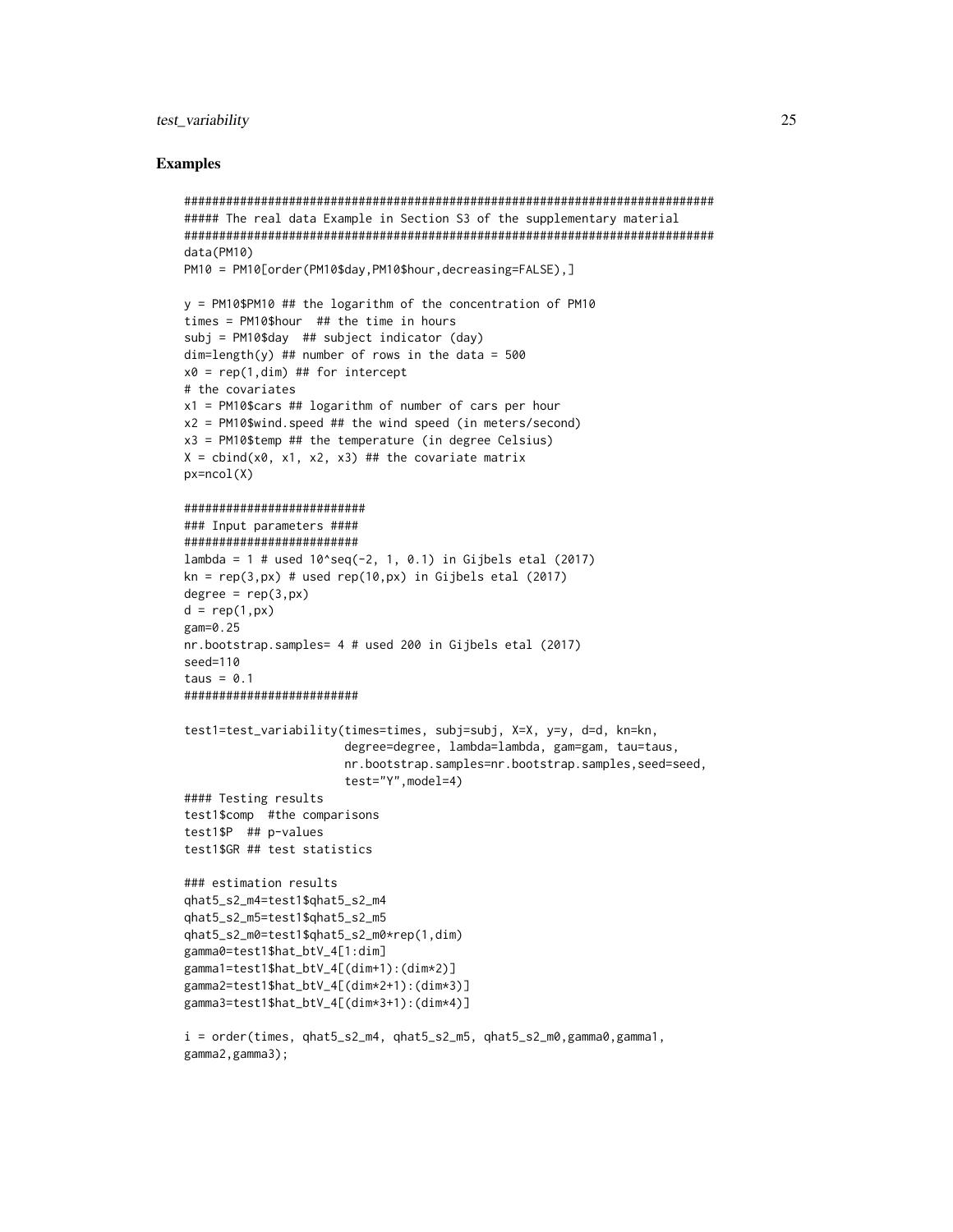```
times_0 = time[i]; qhat5_s2_m4_0=qhat5_s2_m4[i];qhat5_s2_m5_o=qhat5_s2_m5[i]; qhat5_s2_m0_o=qhat5_s2_m0[i]; gamma0_o=gamma0[i];
gamma1_o=gamma1[i]; gamma2_o=gamma2[i];gamma3_o=gamma3[i]
##### variability functions plots
plot(qhat5_s2_m4_o~times_o, col="magenta", cex=0.2,
xlab="hour", ylab="estimated variability function")
lines(qhat5_s2_m5_o~times_o, col="red", cex=0.2, lty=1, lwd=2);
lines(qhat5_s2_m0_o~times_o, col="black", cex=0.2, lty=5, lwd=2);
legend("topleft", c("Model 4", "Model 5", "Model 0"), ncol=1,
        col=c("magenta", "red", "black"), \n<math>lwd=c(1,2,2), \nlt; lty=c(3,1,5))</math>### Plot of coefficients for variability function
plot(gamma0_o~times_o, lwd=2, type="l", xlab="hour",
ylab=expression(hat(gamma)(T)));
plot(gamma1_o~times_o, lwd=2, type="l", xlab="hour",
ylab="coefficient of logarithm of number of cars per hour");
plot(gamma2_o~times_o, lwd=2, type="l", xlab="hour",
ylab="coefficient of wind speed");
plot(gamma3_o~times_o, lwd=2, type="l", xlab="hour",
ylab="coefficient of temperature")
## Not run:
###############################################################################
############### The real data Example in Section 6 of Gijbels etal (2017)
###############################################################################
data(CD4)
subj = CD4$subj ## subject indicator (a man)
dim = length(subj) ## number of rows in the data = 1817
y = CD4$CD4 ## the CD4 percentage
X0 = rep(1,dim) ## the intercept
X1 = CD4$Smooking ## the smoking status
X2 = CD4$Age ## age at HIV infection
X3 = CD4$PreCD4 ## the pre-infection CD4 percentage
times = CD4$Time ## the time in years
X = \text{cbind}(X\emptyset, X1, X2, X3) ## the covariate matrix
px=ncol(X)
lambdas = c(0.01, 1, 10) # used 10^seq(-2, 1, 0.1) in Gijbels etal (2017)
kn = rep(10, px) # the number of internal knots for each covariate
degree = rep(3, px) # the degree of splines
d = rep(1, px) ## The differencing order in the penalty term for each covariate
gam=0.25 ## the smooting parameter for each covariate
nr.bootstrap.samples=100 ## used 200 in Gijbels etal (2017)
seed=110 ## the seed for the random generator in the bootstrap resampling
taus = seq(0.1, 0.9, 0.2)test2=test_variability(times=times, subj=subj, X=X, y=y, d=d, kn=kn,
                         degree=degree, lambda=lambdas, gam=gam,tau=taus,
                         nr.bootstrap.samples=nr.bootstrap.samples,seed=seed,
```

```
test="Y",model=4)
```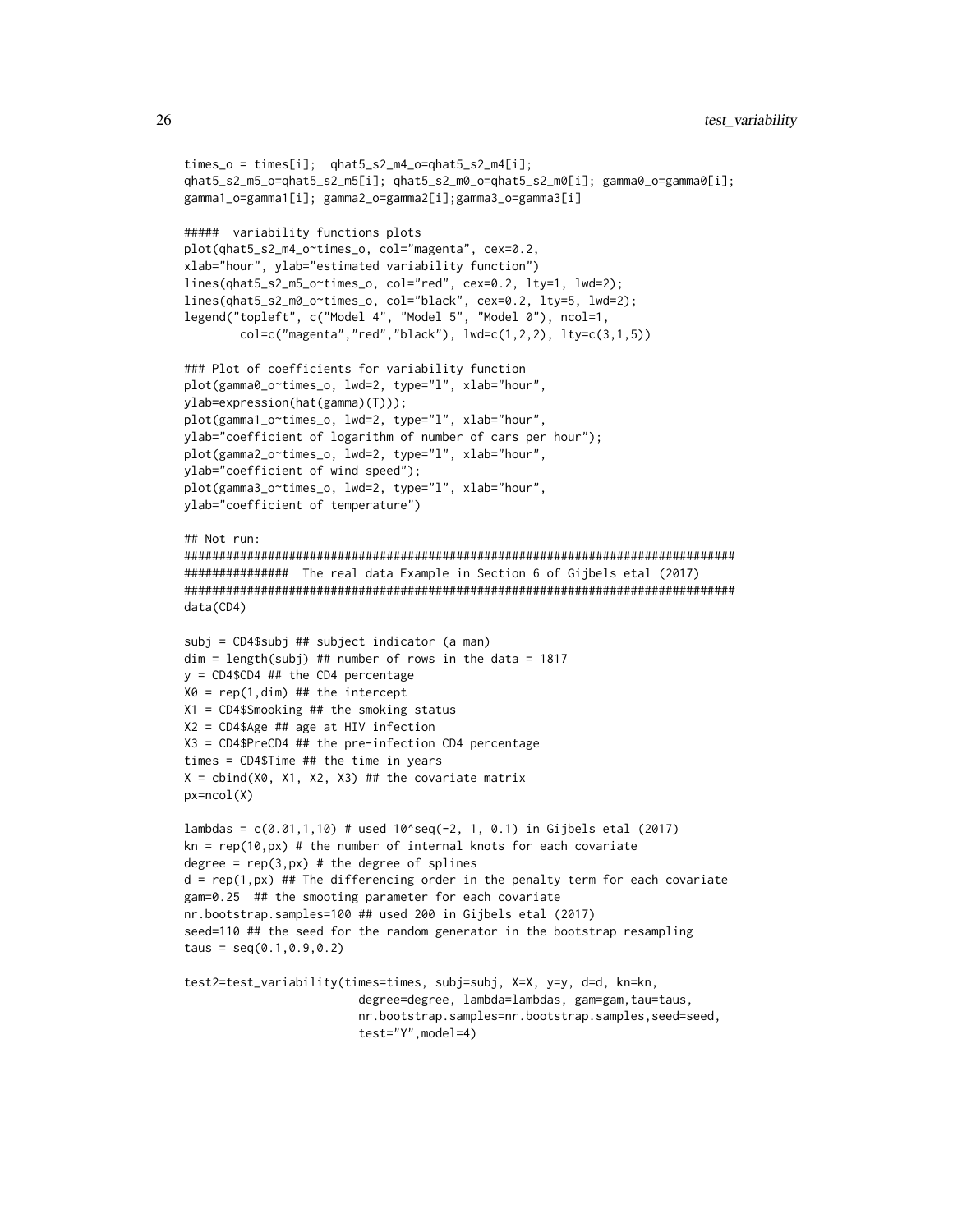<span id="page-26-0"></span>wages 27 and 2012 and 2013 and 2014 and 2014 and 2014 and 2014 and 2014 and 2014 and 2014 and 2014 and 2014 and 2014 and 2014 and 2014 and 2014 and 2014 and 2014 and 2014 and 2014 and 2014 and 2014 and 2014 and 2014 and 20

```
test2$comp
test2$P ## p-values
test2$GR ## test statistics
### estimation results
  qhat5_s2_m4=test2$qhat5_s2_m4
  qhat5_s2_m5=test2$qhat5_s2_m5
  qhat5_s2_m0=test2$qhat5_s2_m0*rep(1,dim)
  gamma0=test2$hat_btV_4[1:dim]
  gamma1=test2$hat_btV_4[(dim+1):(dim*2)]
  gamma2=test2$hat_btV_4[(dim*2+1):(dim*3)]
  gamma3=test2$hat_btV_4[(dim*3+1):(dim*4)]
i = order(times, qhat5_s2_m4, qhat5_s2_m5, qhat5_s2_m0,gamma0,gamma1,
            gamma2,gamma3);
times_o = times[i]; qhat5_s2_m4_o=qhat5_s2_m4[i]; qhat5_s2_m5_o=qhat5_s2_m5[i]
qhat5_s2_m0_o=qhat5_s2_m0[i]; gamma0_o=gamma0[i]; gamma1_o=gamma1[i];
gamma2_o=gamma2[i];gamma3_o=gamma3[i]
##### variability functions plots
plot(qhat5_s2_m4_o~times_o, col="black", cex=0.2, xlab="time since infection",
ylab="estimated variability function")
lines(qhat5_s2_m5_o~times_o, col="red", cex=0.2, lty=5, lwd=2);
lines(qhat5_s2_m0_o~times_o, col="magenta", cex=0.2, lty=1, lwd=2);
legend("topleft", c("Model 4", "Model 5", "Model 0"),
         ncol=1, col=c("black","red","magenta"),
         lwd=c(1,2,2), lty=c(3,5,1))
### Plot of coefficients for variability function
plot(gamma0_o~times_o, lwd=2, type="l", xlab="time since infection",
ylab=expression(hat(gamma)(T)));
plot(gamma1_o~times_o, lwd=2, type="l", xlab="time since infection",
ylab="coefficient of smoking status");
plot(gamma2_o~times_o, lwd=2, type="l", xlab="time since infection",
ylab="coefficient of age");
plot(gamma3_o~times_o, lwd=2, type="l", xlab="time since infection",
ylab="coefficient of pre-infection CD4")
## End(Not run)
```
wages *The wages dataset*

#### Description

This dataset is taken from the National Longitudinal Survey of Youth, collected in U.S.A. The data contain repeated measurements for 888 individuals of age 14 – 17 years old.

#### Usage

wages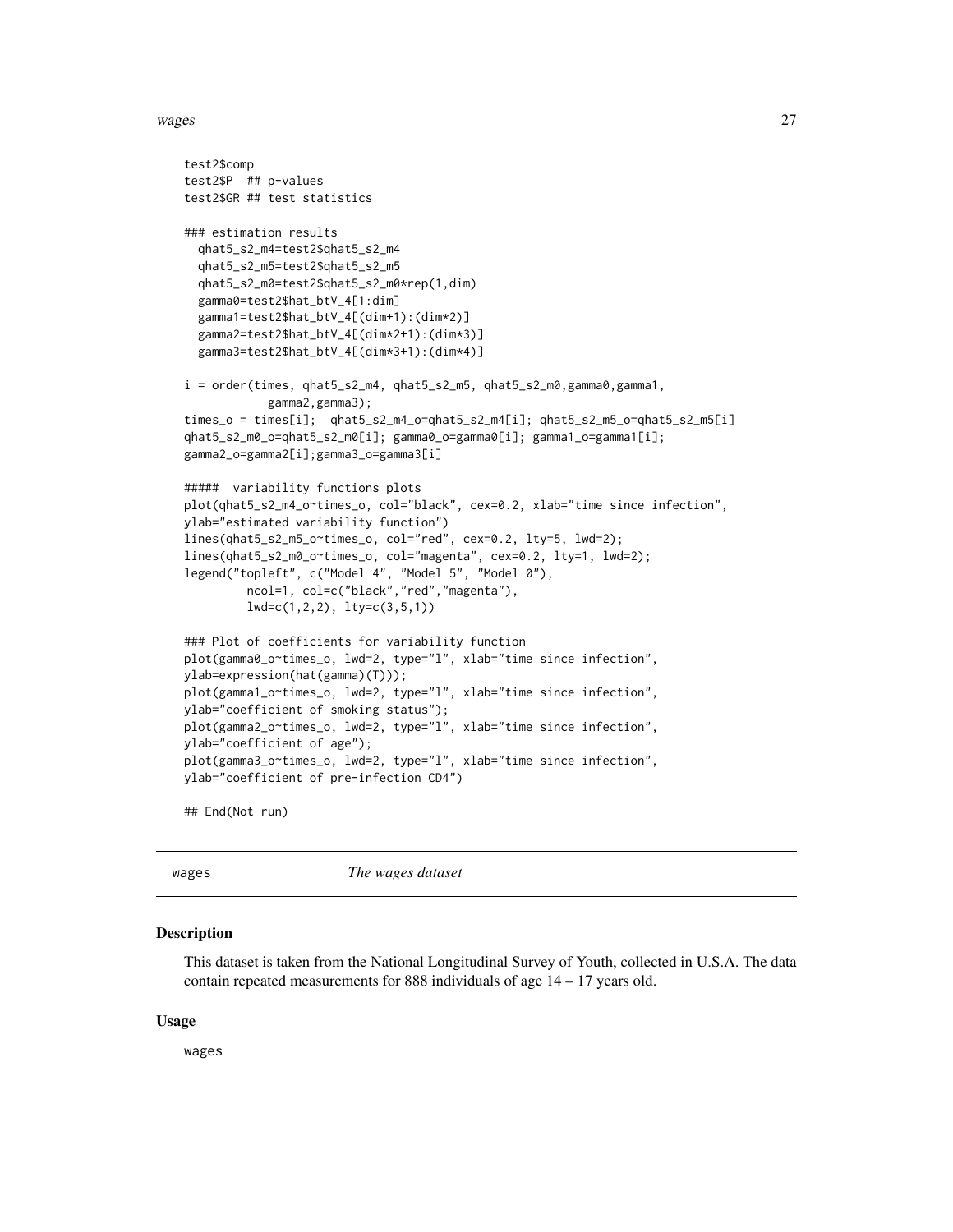28 wages and the contract of the contract of the contract of the contract of the contract of the contract of the contract of the contract of the contract of the contract of the contract of the contract of the contract of t

## Format

a data.frame with 7 variables and 6402 observations.

#### Details

It contains the following variables:

id the subject (individual) indicator

exper the duration of work experience in years

hgc the highest grade completed by the indiviadual

race the race of the individual: black, hispanic and white

resp the hourly wage

r1 the dummy variable for black individuals

r2 the dummy variable for hispanic individuals

#### References

Murnane, R. J., Willett, J. B., and Boudett, K. P. (1999). Do male dropouts benefit from obtaining a GED, postsecondary education, and training? *Evaluation Review*, 23(5):475-503.